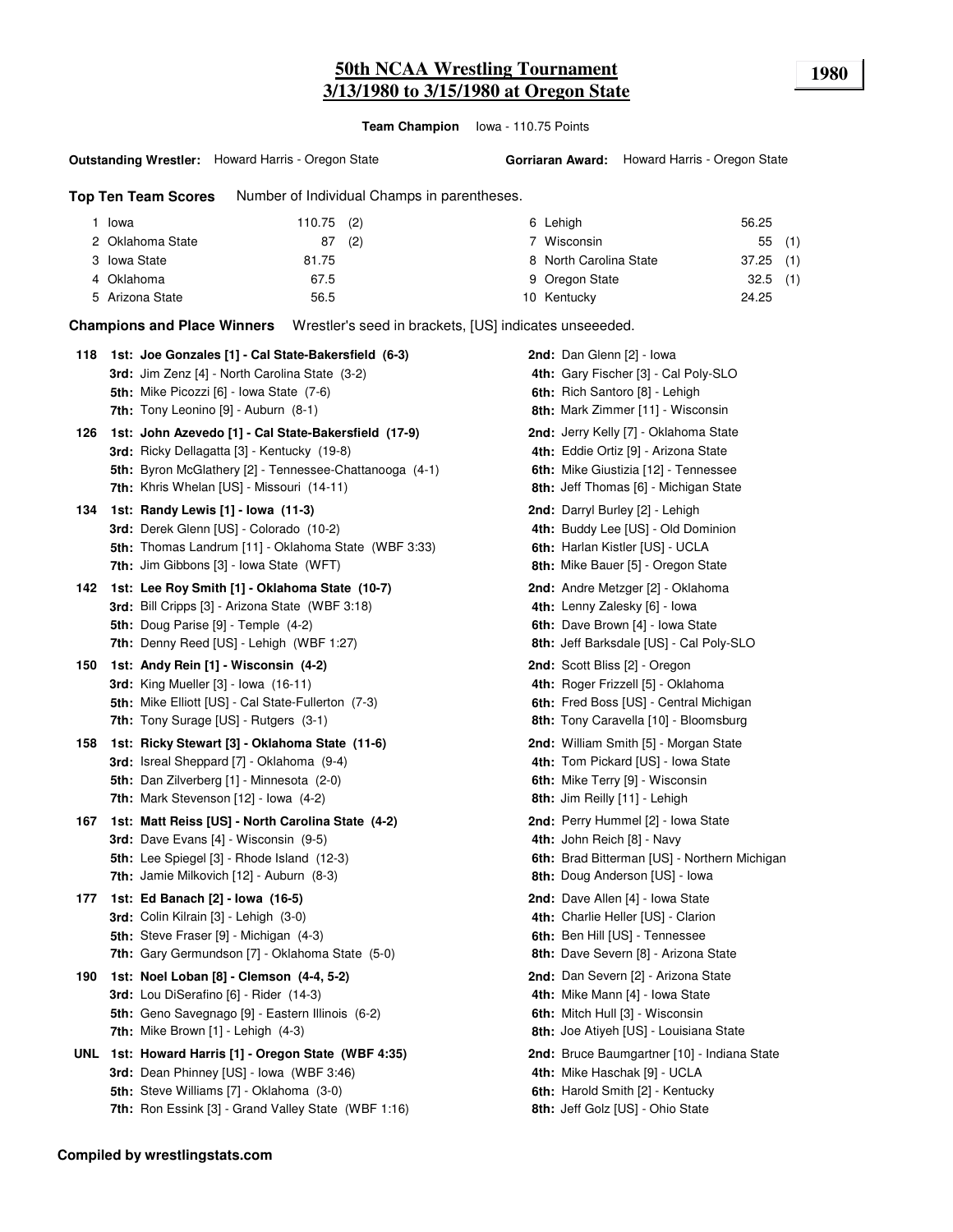### **3/13/1980 to 3/15/1980 at Oregon State 1980 NCAA Wrestling Championship Page <sup>1</sup> of <sup>30</sup>**

| Jim Zenz, North Carolina State [4]      |                         |                    |                   |                   |
|-----------------------------------------|-------------------------|--------------------|-------------------|-------------------|
| Wade Genova, Boston University          | Jim Zenz 11-8           | Jim Zenz 7-5       |                   |                   |
| Tony Leonino, Auburn [9]                | Tony Leonino 8-1        |                    |                   | 118 Weight Class  |
| Richard Berry, Idaho State              |                         |                    |                   |                   |
| Tracy Moore, Utah State [5]             |                         |                    | Jim Zenz 5-4      |                   |
| Doug Smith, Western Michigan            | Doug Smith 17-8         |                    |                   |                   |
| Shelby Stone, Oklahoma                  |                         | Shelby Stone 10-6  |                   |                   |
| Mike Jones, Colorado                    | Shelby Stone 15-12      |                    |                   |                   |
| Rich Santoro, Lehigh [8]                |                         |                    |                   | Joe Gonzales 16-7 |
| Chris Taylor, Brigham Young             | Rich Santoro 13-2       |                    |                   |                   |
| Dan Foldesy, Cleveland State            |                         | Rich Santoro 6-1   |                   |                   |
| Mike Millward, Lock Haven               | Mike Millward Fall 2:53 |                    |                   |                   |
| Tony Calderaio, Slippery Rock           |                         |                    | Joe Gonzales 27-7 |                   |
| Joe Gonzales, Cal State-Bakersfield [1] | Joe Gonzales 25-11      |                    |                   |                   |
| Angelo Marino, Indiana [12]             |                         | Joe Gonzales 20-7  |                   |                   |
| Bobby Greenwood, Virginia Military      | Angelo Marino 19-2      |                    |                   |                   |
| Mark Zimmer, Wisconsin [11]             |                         |                    |                   | Joe Gonzales 6-3  |
| Jorge Leon, West Chester                | Mark Zimmer 11-6        |                    |                   |                   |
| Dan Glenn, Iowa [2]                     |                         | Dan Glenn 13-5     |                   |                   |
| Jim Pagano, William & Mary              | Dan Glenn 8-4           |                    |                   |                   |
| Tom Jacoutot, SUNY-Buffalo              |                         |                    | Dan Glenn 18-6    |                   |
| Dale Mills, Syracuse [7]                | Dale Mills Fall 6:02    |                    |                   |                   |
| Randy Majors, Oregon State              |                         | Dale Mills 21-6    |                   |                   |
| Roger Desart, Nevada-Las Vegas          | Roger Desart 10-8       |                    |                   |                   |
| Matt Hawes, Springfield                 |                         |                    |                   | Dan Glenn 10-2    |
| Gary Fischer, Cal Poly-SLO [3]          | Gary Fischer 12-5       |                    |                   |                   |
|                                         |                         | Gary Fischer 7-1   |                   |                   |
| Randy Hoffman, Arizona State [10]       | Randy Hoffman 9-1       |                    |                   |                   |
| Ed Bailey, Salisbury                    |                         |                    | Gary Fischer 3-2  |                   |
| Greg Robbins, Utah                      | Mike Picozzi 8-5        |                    |                   |                   |
| Mike Picozzi, Iowa State [6]            |                         | Mike Picozzi 16-12 |                   |                   |
|                                         |                         |                    |                   |                   |
| Joe Biggs, Ohio State                   |                         |                    |                   |                   |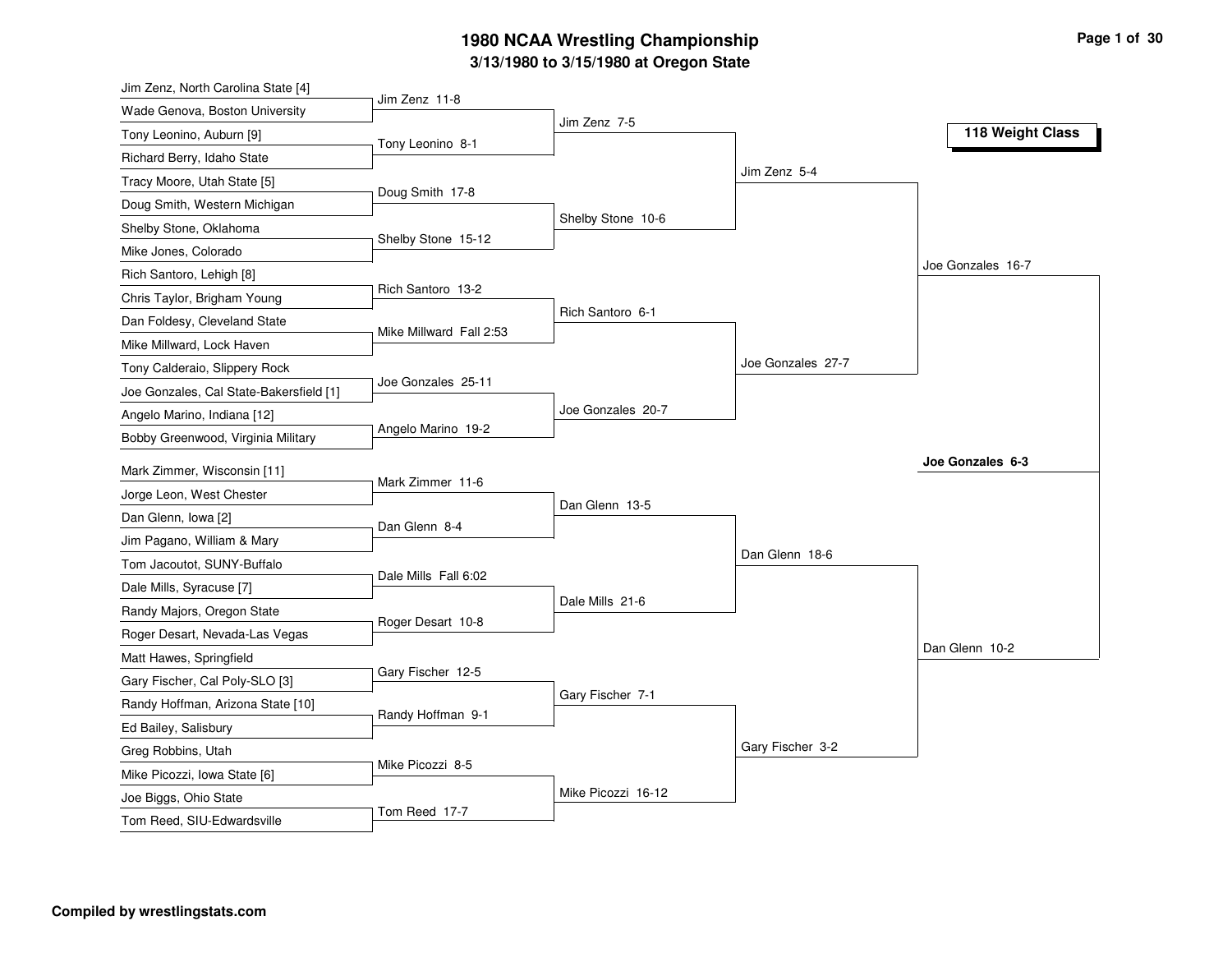# **3/13/1980 to 3/15/1980 at Oregon State 1980 NCAA Wrestling Championship Page <sup>2</sup> of <sup>30</sup>**

| Genova, Boston University |                     |             |             |                            |                                           |
|---------------------------|---------------------|-------------|-------------|----------------------------|-------------------------------------------|
|                           |                     |             |             |                            | <b>118 Consolation Bracket</b>            |
|                           | Leonino 6-1         |             |             |                            |                                           |
| Leonino, Auburn           |                     |             |             |                            |                                           |
|                           |                     | Leonino 5-4 |             |                            |                                           |
|                           | Stone, Oklahoma     |             |             |                            |                                           |
|                           |                     |             | Santoro 4-0 |                            |                                           |
| Higa, Washington          |                     |             |             |                            | Fischer 9-5                               |
|                           |                     |             |             | Fischer, Cal Poly-SLO      |                                           |
|                           | Marino 8-3          |             |             |                            |                                           |
| Marino, Indiana           |                     | Santoro 3-2 |             |                            |                                           |
|                           |                     |             |             | <b>Third Place:</b>        | Jim Zenz, North Carolina State 3-2        |
|                           | Santoro, Lehigh     |             |             |                            | Fourth Place: Gary Fischer, Cal Poly-SLO  |
|                           |                     |             |             |                            | Fifth Place: Mike Picozzi, Iowa State 7-6 |
|                           |                     |             |             |                            |                                           |
| Pagano, William & Mary    |                     |             |             |                            | Sixth Place: Rich Santoro, Lehigh         |
|                           |                     |             |             |                            | Seventh Place: Tony Leonino, Auburn 8-1   |
|                           | Zimmer 3-3, 4-1     |             |             |                            | Eighth Place: Mark Zimmer, Wisconsin      |
| Zimmer, Wisconsin         |                     | Zimmer 9-6  |             |                            |                                           |
|                           |                     |             |             |                            |                                           |
|                           | Mills, Syracuse     |             |             |                            |                                           |
|                           |                     |             | Picozzi 8-0 |                            |                                           |
| Hawes, Springfield        |                     |             |             |                            | Zenz 12-9                                 |
|                           |                     |             |             | Zenz, North Carolina State |                                           |
|                           | Hoffman 6-4         |             |             |                            |                                           |
| Hoffman, Arizona State    |                     | Picozzi 8-6 |             |                            |                                           |
|                           | Picozzi, Iowa State |             |             |                            |                                           |
|                           |                     |             |             |                            |                                           |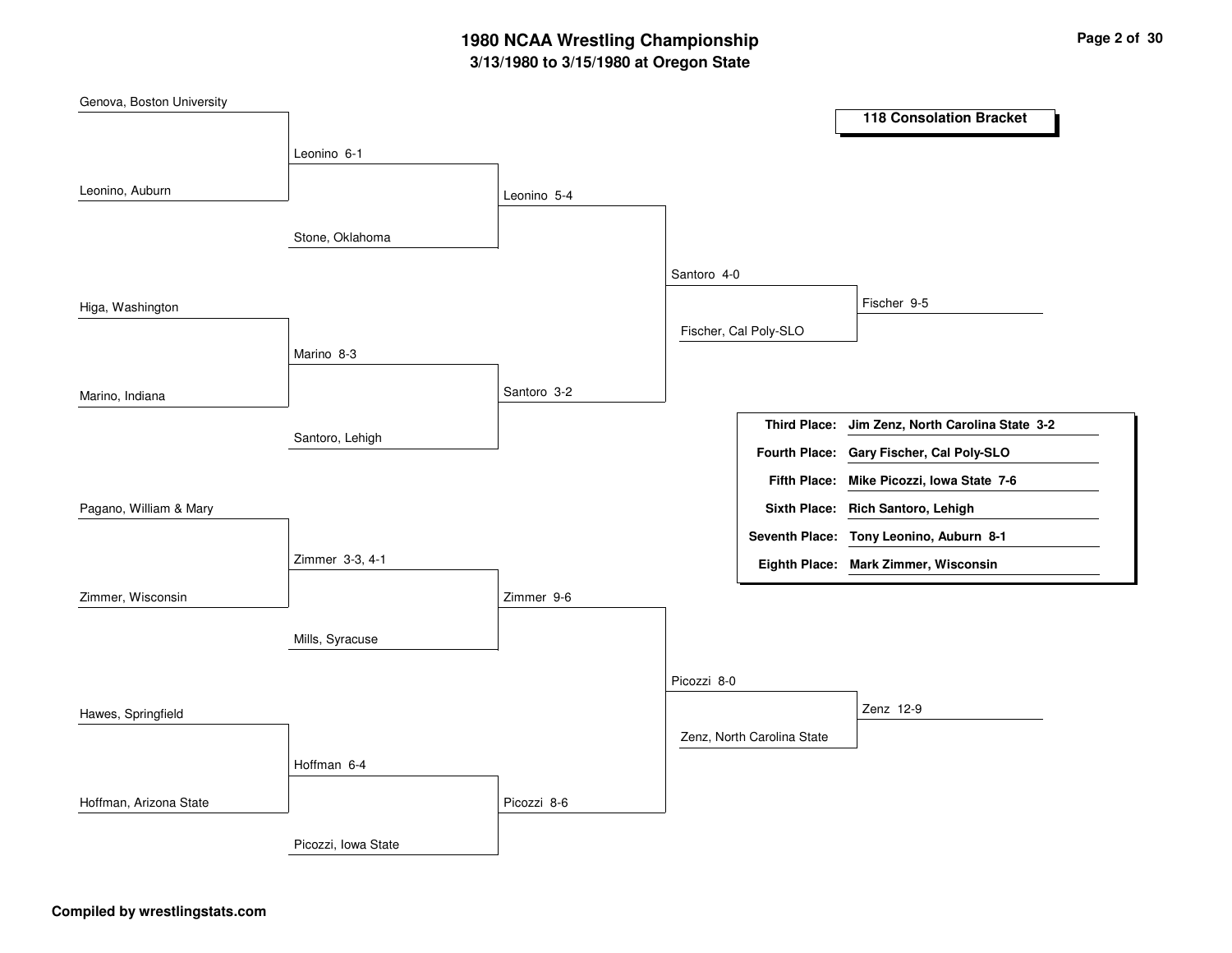## **3/13/1980 to 3/15/1980 at Oregon State 1980 NCAA Wrestling Championship Page <sup>3</sup> of <sup>30</sup>**

#### **Championship Pigtail Bouts for 118**

Gonzales, Joe - Cal State-Bakersfield

Gonzales DSQ 6:00 Higa, Brian - Washington

Higa 9-8

#### **Consolation Pigtail Bouts for 118**

Higa, Brian - Washington

Calderaio, Tony - Slippery Rock

**Compiled by wrestlingstats.com**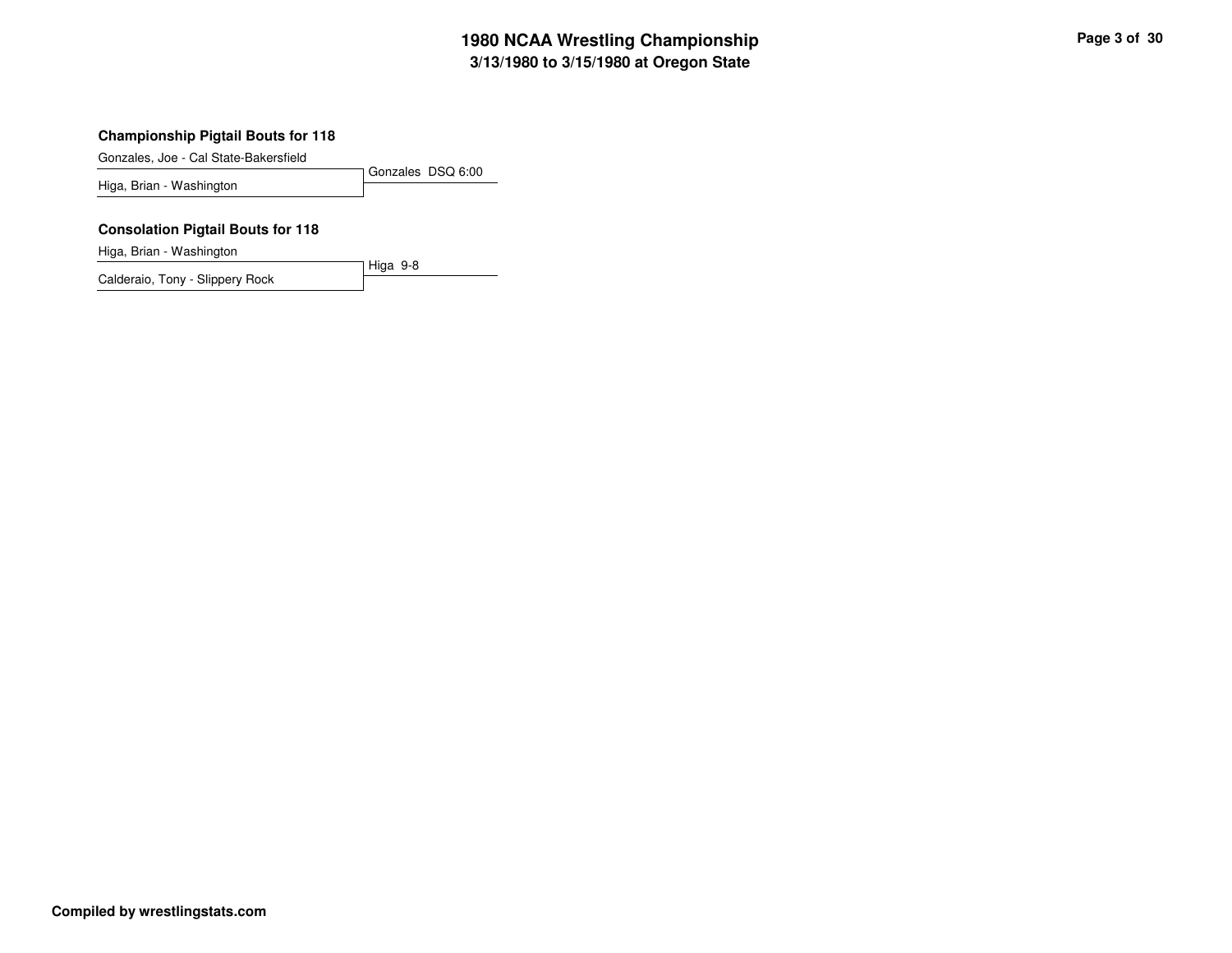# **3/13/1980 to 3/15/1980 at Oregon State 1980 NCAA Wrestling Championship Page <sup>4</sup> of <sup>30</sup>**

| Eddie Ortiz, Arizona State [9]          |                            |                       |                        |                       |
|-----------------------------------------|----------------------------|-----------------------|------------------------|-----------------------|
| Dave Cooke, North Carolina              | Eddie Ortiz 7-5            |                       |                        |                       |
| Mike Jacoutot, College of New Jersey    | Marvin Gasner 14-10        | Eddie Ortiz 8-3       |                        | 126 Weight Class      |
| Marvin Gasner, Colorado [4]             |                            |                       |                        |                       |
| Joe Viola, Connecticut                  |                            |                       | Eddie Ortiz 13-4       |                       |
| Khris Whelan, Missouri                  | Khris Whelan 12-2          |                       |                        |                       |
| Mike Wenzel, Rider                      |                            | Khris Whelan 18-9     |                        |                       |
| Steve Perdew, Slippery Rock [5]         | Steve Perdew 6-3           |                       |                        |                       |
| Chris Bell, Wyoming                     |                            |                       |                        | John Azevedo 12-7     |
| Bryan Evans, Oklahoma                   | Bryan Evans 11-4           |                       |                        |                       |
| Brent Hagen, Northern Iowa [8]          |                            | Bryan Evans 9-6       |                        |                       |
| Steve Bastianelli, Lehigh               | Steve Bastianelli 10-9     |                       |                        |                       |
| Gary Bohay, UCLA                        |                            |                       | John Azevedo Fall 7:48 |                       |
| John Azevedo, Cal State-Bakersfield [1] | John Azevedo 11-9          |                       |                        |                       |
| Scott Barrett, Boise State              |                            | John Azevedo 7-1      |                        |                       |
| Mike Giustizia, Tennessee [12]          | Mike Giustizia 15-5        |                       |                        |                       |
| John Lamanna, Illinois State            |                            |                       |                        | John Azevedo 17-9     |
|                                         | Mike Romero Fall 6:26      |                       |                        |                       |
| Mike Romero, Arizona                    |                            | Jerry Kelly 15-6      |                        |                       |
| Jerry Kelly, Oklahoma State [7]         | Jerry Kelly Fall 3:36      |                       |                        |                       |
| Larry Haughn, Michigan                  |                            |                       | Jerry Kelly 12-0       |                       |
| Byron McGlathery, Tennessee-Chattanooga | Byron McGlathery 5-4       |                       |                        |                       |
| Jeff Kerber, Iowa                       |                            | Byron McGlathery 6-5  |                        |                       |
| Don Reese, Bloomsburg                   | Steve Jastrabek 11-2       |                       |                        |                       |
| Steve Jastrabek, Clarion [11]           |                            |                       |                        | Jerry Kelly Fall 3:19 |
| Tim Bishong, Toledo                     | Ed Snook 17-2              |                       |                        |                       |
| Ed Snook, Brigham Young                 |                            | Jeff Thomas 10-5      |                        |                       |
| Jeff Thomas, Michigan State [6]         | Jeff Thomas 6-5            |                       |                        |                       |
| Dick Lemelle, Cal Poly-SLO              |                            |                       | Ricky Dellagatta 7-4   |                       |
| Ricky Dellagatta, Kentucky [3]          | Ricky Dellagatta Fall 2:49 |                       |                        |                       |
| Kevin Richard, SUNY-Brockport           |                            | Ricky Dellagatta 19-7 |                        |                       |
| Gene Leonard, Kent State                | Gary Lefebvre Fall 7:54    |                       |                        |                       |
| Gary Lefebvre, Minnesota [10]           |                            |                       |                        |                       |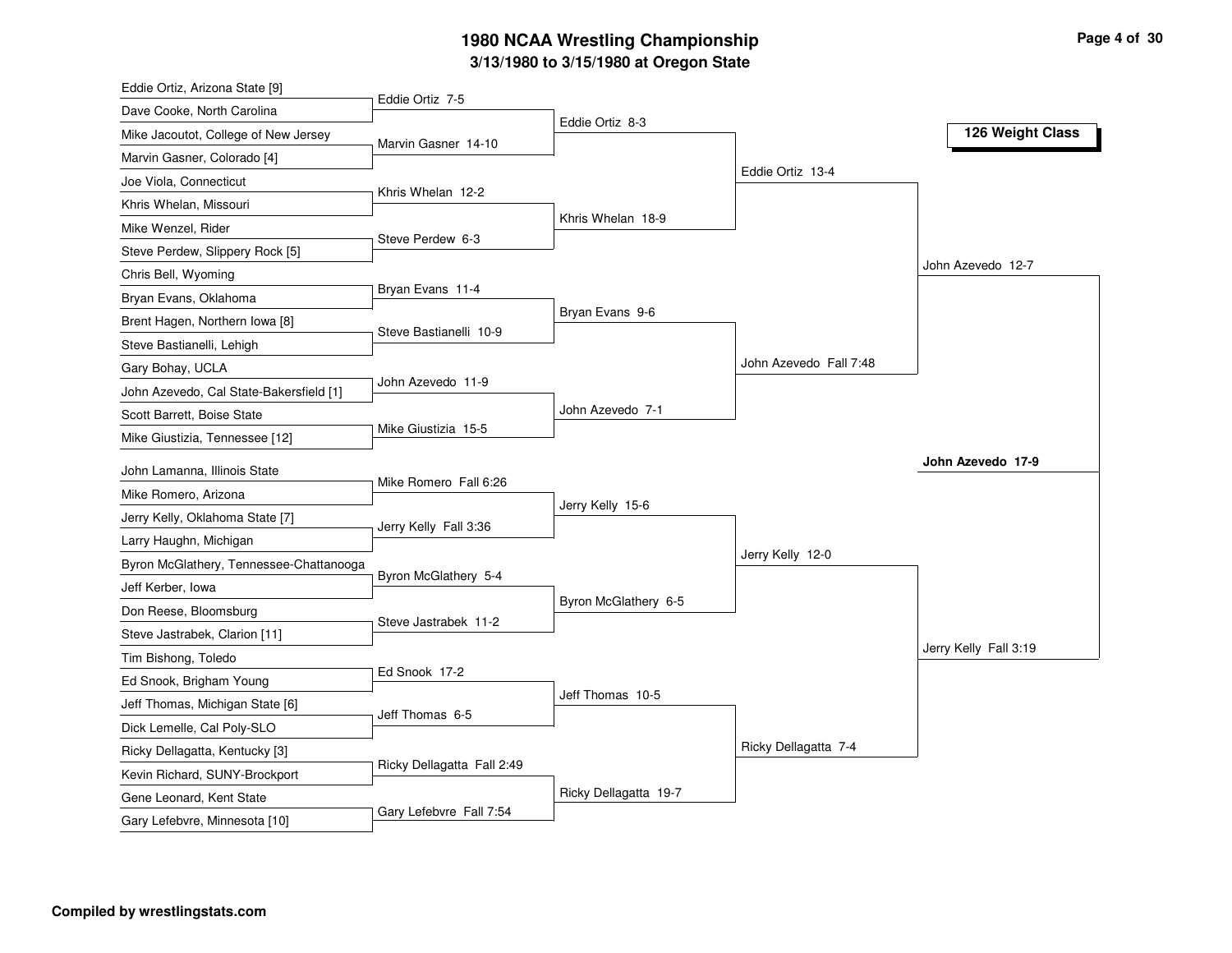# **3/13/1980 to 3/15/1980 at Oregon State 1980 NCAA Wrestling Championship Page <sup>5</sup> of <sup>30</sup>**

| Cooke, North Carolina   |                                  |                 |                      |                      | <b>126 Consolation Bracket</b>               |  |
|-------------------------|----------------------------------|-----------------|----------------------|----------------------|----------------------------------------------|--|
|                         |                                  |                 |                      |                      |                                              |  |
|                         | Gasner 8-6                       |                 |                      |                      |                                              |  |
| Gasner, Colorado        |                                  | Whelan 17-8     |                      |                      |                                              |  |
|                         | Whelan, Missouri                 |                 |                      |                      |                                              |  |
|                         |                                  |                 | Giustizia 10-3       |                      |                                              |  |
| Bohay, UCLA             |                                  |                 |                      |                      | Dellagatta 10-4                              |  |
|                         |                                  |                 |                      | Dellagatta, Kentucky |                                              |  |
|                         | Giustizia 6-4                    |                 |                      |                      |                                              |  |
| Giustizia, Tennessee    |                                  | Giustizia 8-5   |                      |                      |                                              |  |
|                         | Evans, Oklahoma                  |                 |                      |                      | Third Place: Ricky Dellagatta, Kentucky 19-8 |  |
|                         |                                  |                 |                      |                      | Fourth Place: Eddie Ortiz, Arizona State     |  |
|                         |                                  |                 |                      | <b>Fifth Place:</b>  | Byron McGlathery, Tennessee-Chattanooga 4-   |  |
| Haughn, Michigan        |                                  |                 |                      |                      | Sixth Place: Mike Giustizia, Tennessee       |  |
|                         |                                  |                 |                      |                      | Seventh Place: Khris Whelan, Missouri 14-11  |  |
|                         | Haughn 8-3                       |                 |                      |                      | Eighth Place: Jeff Thomas, Michigan State    |  |
| Romero, Arizona         |                                  | McGlathery 10-2 |                      |                      |                                              |  |
|                         | McGlathery, Tennessee-Chattanoog |                 |                      |                      |                                              |  |
|                         |                                  |                 | McGlathery 6-4       |                      |                                              |  |
| Richard, SUNY-Brockport |                                  |                 |                      |                      | Ortiz 8-5                                    |  |
|                         |                                  |                 | Ortiz, Arizona State |                      |                                              |  |
|                         | Lefebvre 9-7                     |                 |                      |                      |                                              |  |
| Lefebvre, Minnesota     |                                  | Thomas 3-3, 5-2 |                      |                      |                                              |  |
|                         | Thomas, Michigan State           |                 |                      |                      |                                              |  |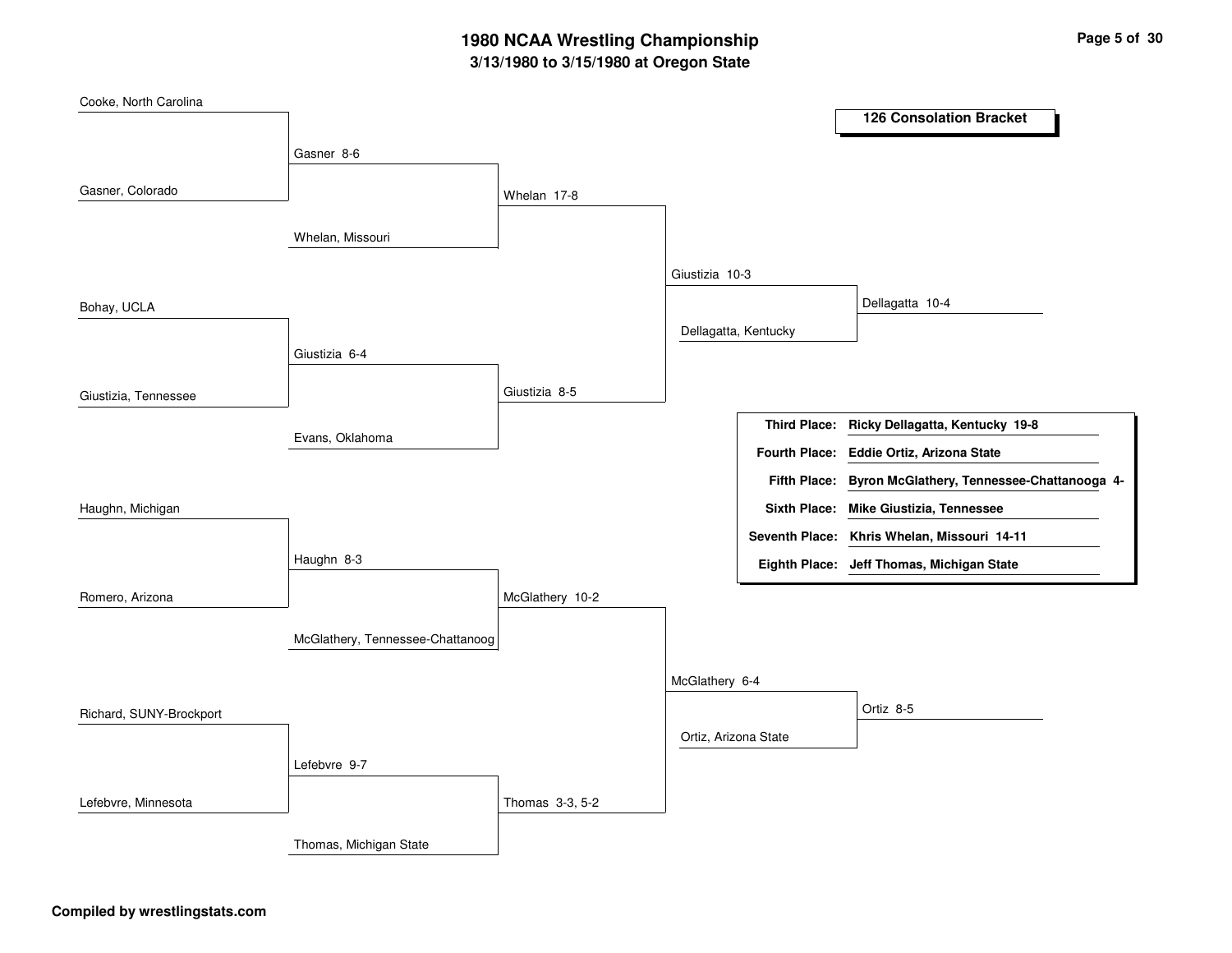## **3/13/1980 to 3/15/1980 at Oregon State 1980 NCAA Wrestling Championship Page <sup>6</sup> of <sup>30</sup>**

Evans, Bryan - Oklahoma

|                                                                        | Evans $12-3$      |
|------------------------------------------------------------------------|-------------------|
| Baza, Eddie - San Jose State                                           |                   |
| Azevedo, John - Cal State-Bakersfield<br>Reto, Alan - East Stroudsburg | Azevedo Fall 4:26 |
| Kelly, Jerry - Oklahoma State                                          | Kelly Fall 3:11   |
| Edwards, Sam - Cornell                                                 |                   |
| <b>Consolation Pigtail Bouts for 126</b>                               |                   |
| Bohay, Gary - UCLA                                                     |                   |
|                                                                        | <b>Rohav</b>      |

|                               | <b>DUIRY</b> |
|-------------------------------|--------------|
| Reto, Alan - East Stroudsburg |              |
|                               |              |
|                               |              |

Haughn, Larry - Michigan

| Haughin, Larry - Michigan |              |
|---------------------------|--------------|
|                           | T Haughn 6-5 |
| Edwards, Sam - Cornell    |              |
|                           |              |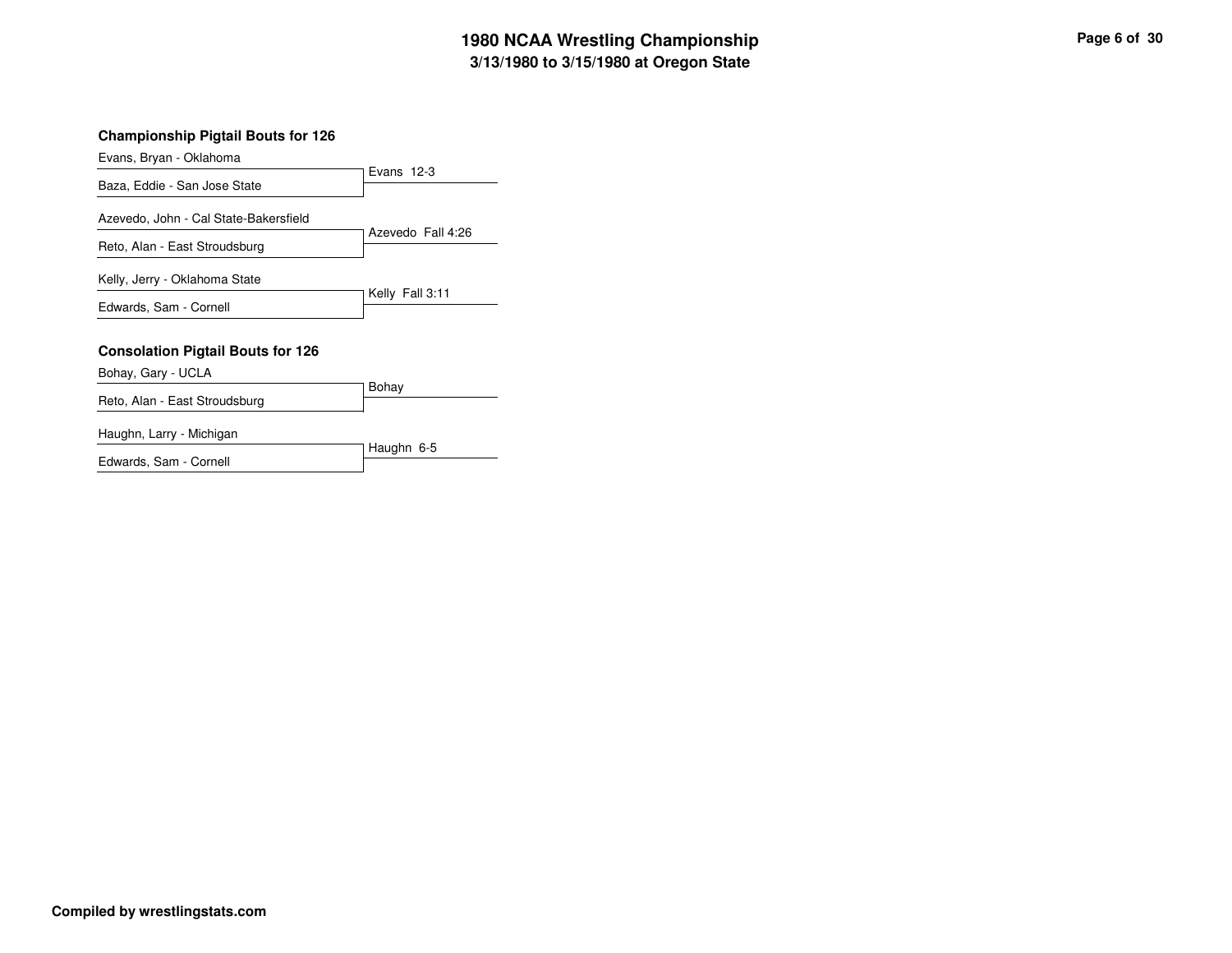# **3/13/1980 to 3/15/1980 at Oregon State 1980 NCAA Wrestling Championship Page <sup>7</sup> of <sup>30</sup>**

| John Dolch, Salisbury               |                          |                        |                       |                    |
|-------------------------------------|--------------------------|------------------------|-----------------------|--------------------|
| Dalen Wasmund, Minnesota            | Dalen Wasmund DFT 6:48   |                        |                       |                    |
| Mike Bauer, Oregon State [5]        | Mike Bauer 12-1          | Mike Bauer 7-3         |                       | 134 Weight Class   |
| Dave DiSabato, Notre Dame           |                          |                        |                       |                    |
| Bob Bury, Penn State                |                          |                        | Derek Glenn Fall 2:36 |                    |
| Randy Miller, Clarion [9]           | Randy Miller 7-7, 5-1    |                        |                       |                    |
| Derek Glenn, Colorado               |                          | Derek Glenn Fall 1:42  |                       |                    |
| Nelson Gardner, Brigham Young       | Derek Glenn Fall 2:07    |                        |                       |                    |
| Dave Goodspeed, Wisconsin [12]      |                          |                        |                       | Randy Lewis 8-7    |
| Kyle Grunwald, Louisiana State      | Dave Goodspeed 18-5      |                        |                       |                    |
| Randy Lewis, Iowa [1]               |                          | Randy Lewis 18-13      |                       |                    |
| Harlan Kistler, UCLA                | Randy Lewis Fall 4:45    |                        |                       |                    |
| Kevin Bellis, Illinois State        |                          |                        | Randy Lewis Fall 7:20 |                    |
| Jeff Tolbert, Purdue                | Jeff Tolbert 9-8         |                        |                       |                    |
| Ron Voss, Western Michigan          |                          | Bryan Billig Fall 5:25 |                       |                    |
| Bryan Billig, Wilkes [8]            | Bryan Billig Fall 5:42   |                        |                       |                    |
| Curtis Longstreet, Kentucky         |                          |                        |                       | Randy Lewis 11-3   |
|                                     | Joe Romero 9-4           |                        |                       |                    |
| Joe Romero, Arizona State [7]       |                          | Joe Romero 13-1        |                       |                    |
| Ed Fiorvanti, Bloomsburg            | Chris Xakellis 5-5, 7-2  |                        |                       |                    |
| Chris Xakellis, Virginia            |                          |                        | Darryl Burley 13-10   |                    |
| Darryl Burley, Lehigh [2]           | Darryl Burley Fall 1:41  |                        |                       |                    |
| Steve Weight, Utah State            |                          | Darryl Burley 17-6     |                       |                    |
| Thomas Landrum, Oklahoma State [11] | Thomas Landrum Fall 5:53 |                        |                       |                    |
| Craig Jordan, Minnesota State       |                          |                        |                       | Darryl Burley 16-5 |
| Jim Gibbons, Iowa State [3]         | Jim Gibbons 5-2          |                        |                       |                    |
| Mark Cagle, West Virginia           |                          | Jim Gibbons 6-3        |                       |                    |
| Tom Mount, Cal Poly-SLO             | Tom Mount 11-6           |                        |                       |                    |
| Cody Westbrook, Wyoming [10]        |                          |                        | Buddy Lee 6-6, 2-0    |                    |
| Buddy Lee, Old Dominion             | Buddy Lee 5-4            |                        |                       |                    |
| Bill Nugent, Oregon                 |                          | Buddy Lee Fall 6:35    |                       |                    |
| Don St. James, Georgia              | C.D. Mock 15-7           |                        |                       |                    |
| C.D. Mock, North Carolina [6]       |                          |                        |                       |                    |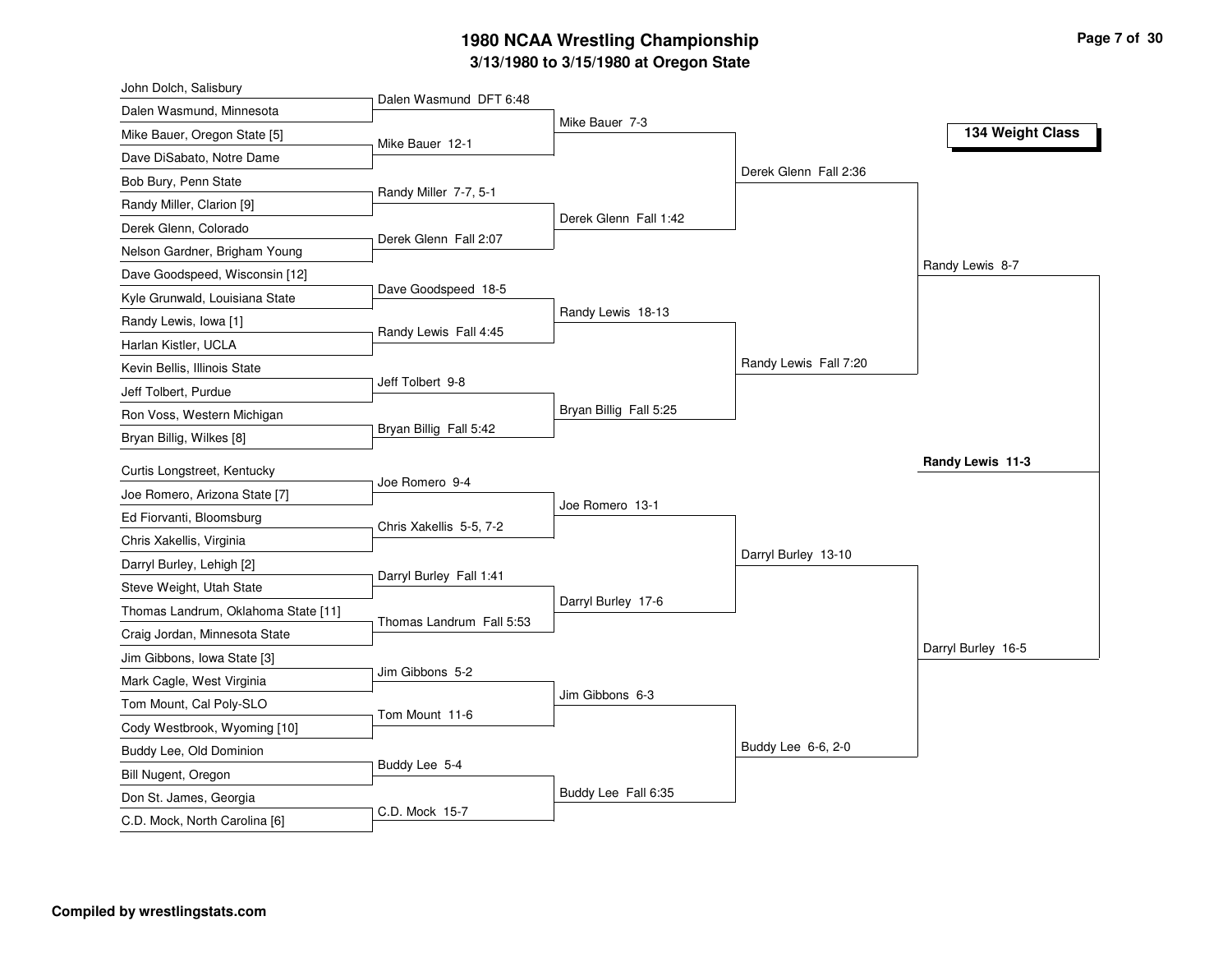# **3/13/1980 to 3/15/1980 at Oregon State 1980 NCAA Wrestling Championship Page <sup>8</sup> of <sup>30</sup>**

| DeAngelis, Oklahoma     |                       |                   |                   |                                                       |
|-------------------------|-----------------------|-------------------|-------------------|-------------------------------------------------------|
|                         |                       |                   |                   | <b>134 Consolation Bracket</b>                        |
|                         | Miller Fall 2:37      |                   |                   |                                                       |
|                         |                       |                   |                   |                                                       |
| Miller, Clarion         |                       | Bauer 13-12       |                   |                                                       |
|                         | Bauer, Oregon State   |                   |                   |                                                       |
|                         |                       |                   |                   |                                                       |
|                         |                       |                   | Kistler 10-9      |                                                       |
| Kistler, UCLA           |                       |                   |                   | Lee 10-4                                              |
|                         |                       |                   | Lee, Old Dominion |                                                       |
|                         | Kistler 6-1           |                   |                   |                                                       |
|                         |                       |                   |                   |                                                       |
| Goodspeed, Wisconsin    |                       | Kistler 13-11     |                   |                                                       |
|                         | Billig, Wilkes        |                   |                   | Third Place: Derek Glenn, Colorado 10-2               |
|                         |                       |                   |                   | Fourth Place: Buddy Lee, Old Dominion                 |
|                         |                       |                   |                   | Fifth Place: Thomas Landrum, Oklahoma State Fall 3:33 |
| Weight, Utah State      |                       |                   |                   | Sixth Place: Harlan Kistler, UCLA                     |
|                         |                       |                   |                   | Seventh Place: Jim Gibbons, Iowa State Med FFT        |
|                         | Landrum Fall 4:52     |                   |                   | Eighth Place: Mike Bauer, Oregon State                |
| Landrum, Oklahoma State |                       | Landrum Fall 4:13 |                   |                                                       |
|                         |                       |                   |                   |                                                       |
|                         | Romero, Arizona State |                   |                   |                                                       |
|                         |                       |                   | Landrum 10-7      |                                                       |
|                         |                       |                   |                   | Glenn 13-5                                            |
| Nugent, Oregon          |                       |                   |                   |                                                       |
|                         |                       |                   | Glenn, Colorado   |                                                       |
|                         | Nugent Med FFT        |                   |                   |                                                       |
| Mock, North Carolina    |                       | Gibbons 8-7       |                   |                                                       |
|                         | Gibbons, Iowa State   |                   |                   |                                                       |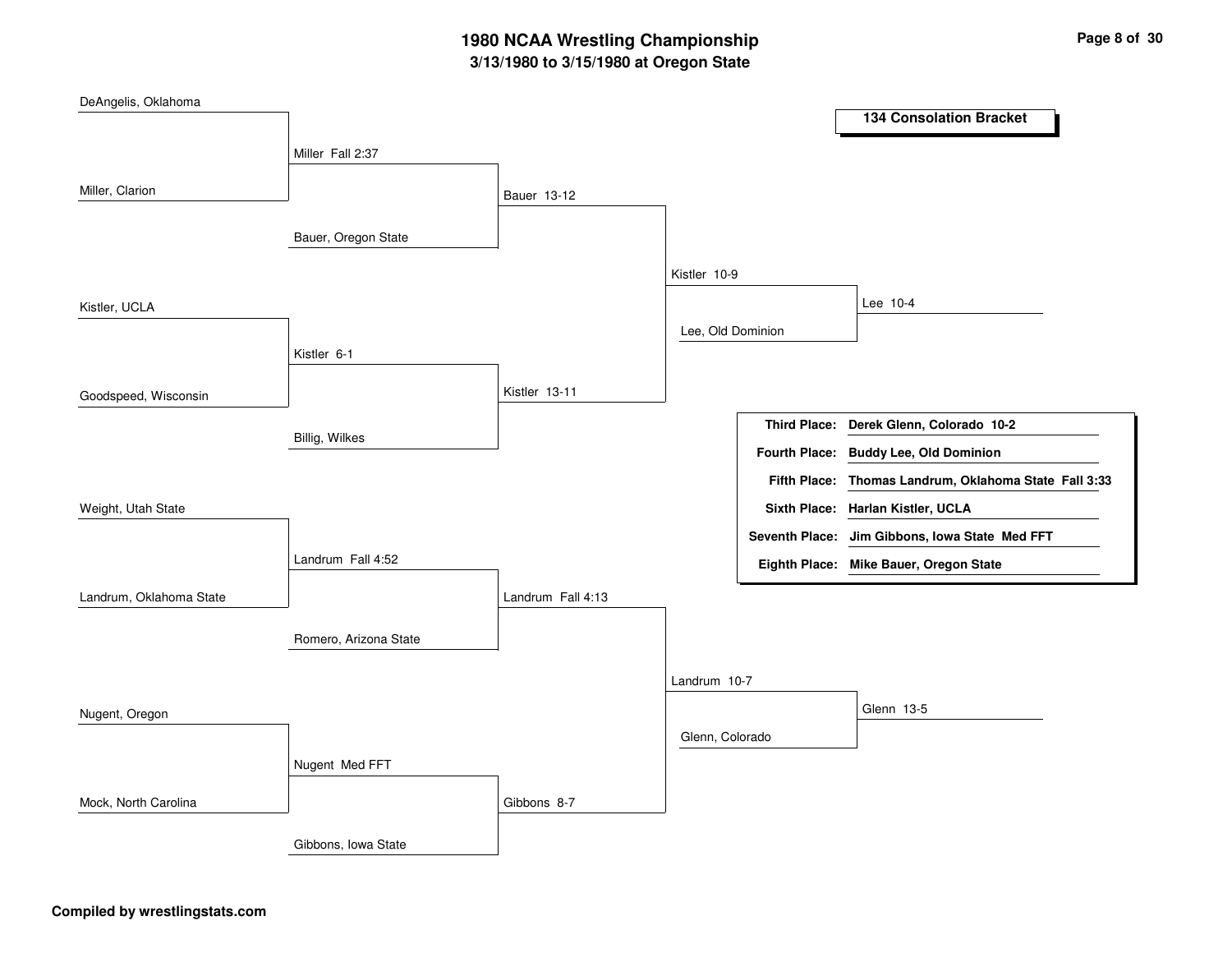# **3/13/1980 to 3/15/1980 at Oregon State 1980 NCAA Wrestling Championship Page <sup>9</sup> of <sup>30</sup>**

#### **Championship Pigtail Bouts for 134**

| Cagle, Mark - West Virginia                                   |                   |  |  |  |  |
|---------------------------------------------------------------|-------------------|--|--|--|--|
| Lundskog, Dave - Weber State                                  | Cagle 10-6        |  |  |  |  |
| Landrum, Thomas - Oklahoma State<br>Dionisio, Lou - Hofstra   | Landrum Fall 7:17 |  |  |  |  |
| Fiorvanti, Ed - Bloomsburg                                    |                   |  |  |  |  |
| Waller, Rick - Tennessee-Chattanooga                          | Fiorvanti 4-2     |  |  |  |  |
| Tolbert, Jeff - Purdue<br>House, Doug - Florida International | Tolbert 5-3       |  |  |  |  |
| Grunwald, Kyle - Louisiana State                              |                   |  |  |  |  |
| Pincus, Bill - William & Mary                                 | Grunwald 15-6     |  |  |  |  |
| Glenn, Derek - Colorado                                       | Glenn 17-14       |  |  |  |  |
| DeAngelis, Frank - Oklahoma                                   |                   |  |  |  |  |
| Bauer, Mike - Oregon State                                    | Bauer 9-4         |  |  |  |  |
| Buxton, Jeff - Rhode Island                                   |                   |  |  |  |  |
| <b>Consolation Pigtail Bouts for 134</b>                      |                   |  |  |  |  |

DeAngelis, Frank - Oklahoma

DeAngelis 6-0 Gardner, Nelson - Brigham Young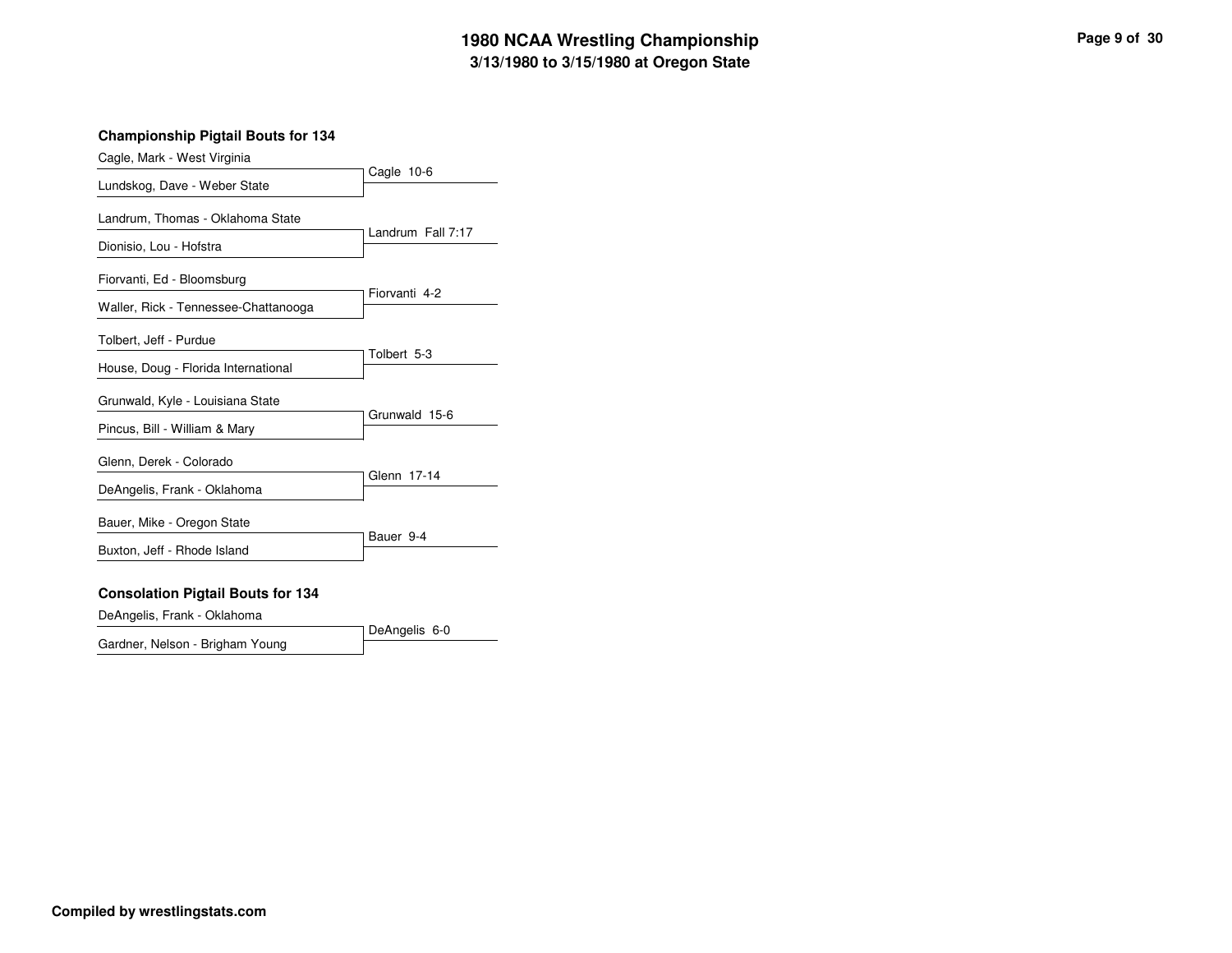# **3/13/1980 to 3/15/1980 at Oregon State 1980 NCAA Wrestling Championship Page <sup>10</sup> of <sup>30</sup>**

| Jeff Therrian, Michigan State                         |                         |                    |                         |                    |
|-------------------------------------------------------|-------------------------|--------------------|-------------------------|--------------------|
| Rich Roehner, Ohio University                         | Jeff Therrian 10-5      |                    |                         |                    |
| Jimmy London, Wyoming                                 | Bill Walsh 8-2          | Jeff Therrian 11-7 |                         | 142 Weight Class   |
| Bill Walsh, Cleveland State [5]                       |                         |                    |                         |                    |
| D.J. West, Northern Colorado                          |                         |                    | Dave Brown 4-3          |                    |
| Dave Brown, Iowa State [4]                            | Dave Brown Fall 4:15    |                    |                         |                    |
| Rick McReynolds, Portland State                       |                         | Dave Brown 4-2     |                         |                    |
| Doug Parise, Temple [9]                               | Doug Parise 22-2        |                    |                         |                    |
| Mike Hogan, Hofstra                                   |                         |                    |                         | Lee Roy Smith 6-1  |
| Lee Roy Smith, Oklahoma State [1]                     | Lee Roy Smith 10-2      |                    |                         |                    |
| Dan Caballero, Oregon State                           |                         | Lee Roy Smith 10-5 |                         |                    |
| Bob Eon, Rhode Island [12]                            | Bob Eon Fall 1:51       |                    |                         |                    |
| Steve Cavayero, UCLA                                  |                         |                    | Lee Roy Smith 6-0       |                    |
| Denny Reed, Lehigh                                    | Denny Reed 12-4         |                    |                         |                    |
| Mike Pollock, Missouri                                |                         | Denny Reed 9-6     |                         |                    |
| Jack Garrison, Colorado State                         | Mike Pollock 8-0        |                    |                         |                    |
| Kurt Geib, Indiana State                              |                         |                    |                         | Lee Roy Smith 10-7 |
|                                                       | Robert Hilfiger 16-4    |                    |                         |                    |
| Robert Hilfiger, Appalachian State                    |                         | Jeff Barksdale 5-4 |                         |                    |
| Mike Fredenburg, Humbouldt State [7]                  | Jeff Barksdale 8-6      |                    |                         |                    |
| Jeff Barksdale, Cal Poly-SLO                          |                         |                    | Andre Metzger Fall 5:20 |                    |
| Earl Rayford, Kentucky<br>Andre Metzger, Oklahoma [2] | Andre Metzger 17-5      |                    |                         |                    |
|                                                       |                         | Andre Metzger 17-8 |                         |                    |
| Steve Roberts, Slippery Rock                          | Lew Sondgeroth 8-8, 7-1 |                    |                         |                    |
| Lew Sondgeroth, Colorado                              |                         |                    |                         | Andre Metzger 11-7 |
| Lenny Zalesky, Iowa [6]                               | Lenny Zalesky 15-8      |                    |                         |                    |
| Mark DeAugustino, Tennessee                           |                         | Lenny Zalesky 16-7 |                         |                    |
| Bernie Fritz, Penn State                              | Bernie Fritz 17-5       |                    |                         |                    |
| Doug Pugmire, Boise State                             |                         |                    | Bill Cripps 14-11       |                    |
| Brian Brown, Franklin & Marshall [10]                 | Brian Brown 13-5        |                    |                         |                    |
| Gus Ristas, Toledo                                    |                         | Bill Cripps 8-3    |                         |                    |
| Mark Schmitz, Wisconsin                               | Bill Cripps 22-0        |                    |                         |                    |
| Bill Cripps, Arizona State [3]                        |                         |                    |                         |                    |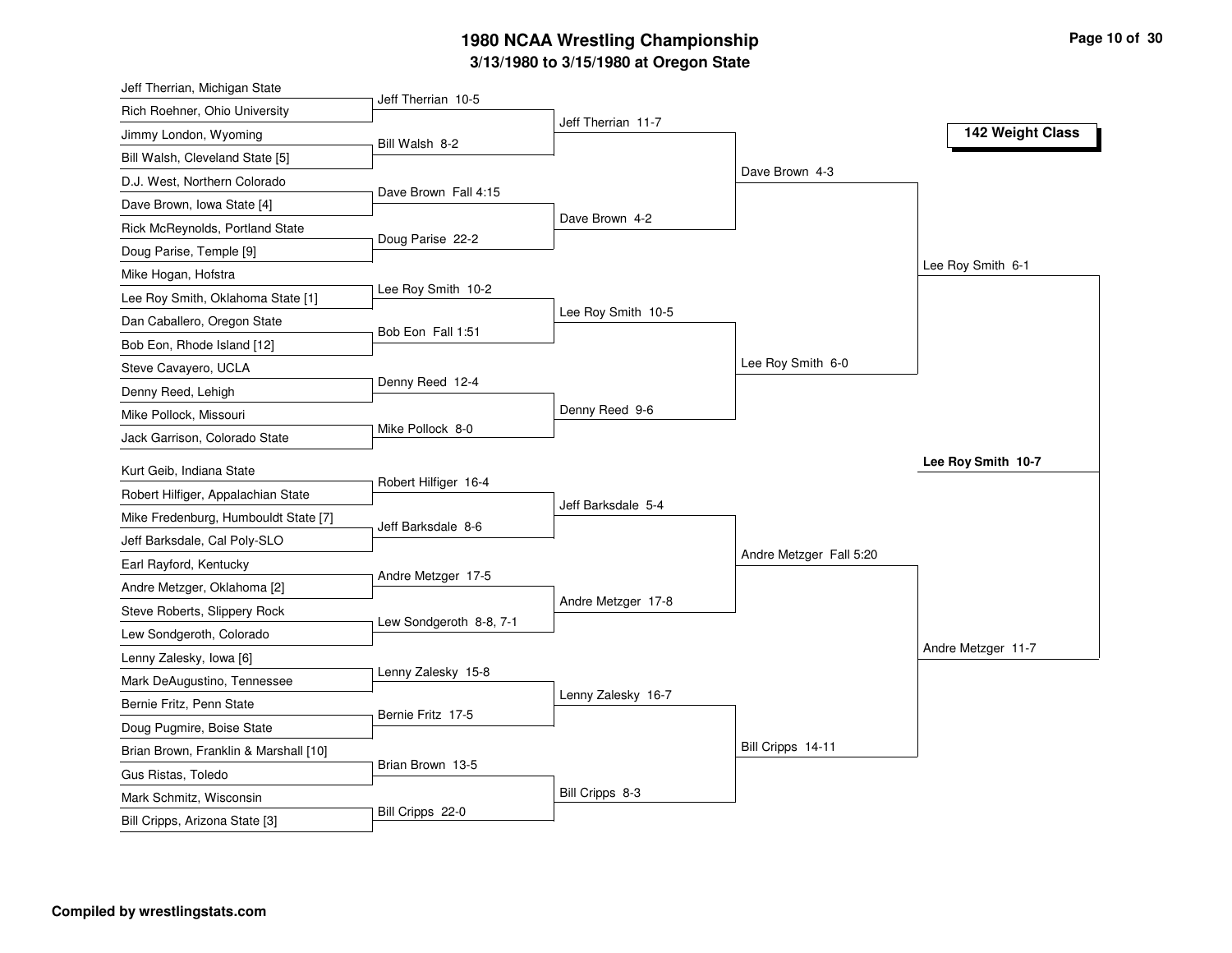# **3/13/1980 to 3/15/1980 at Oregon State 1980 NCAA Wrestling Championship Page <sup>11</sup> of <sup>30</sup>**

| West, Northern Colorado    |                          |               |                       |                     |                                                   |  |
|----------------------------|--------------------------|---------------|-----------------------|---------------------|---------------------------------------------------|--|
|                            |                          |               |                       |                     | <b>142 Consolation Bracket</b>                    |  |
|                            | Parise Med FFT           |               |                       |                     |                                                   |  |
| Parise, Temple             |                          |               |                       |                     |                                                   |  |
|                            |                          | Parise 14-3   |                       |                     |                                                   |  |
|                            | Therrian, Michigan State |               |                       |                     |                                                   |  |
|                            |                          |               |                       |                     |                                                   |  |
|                            |                          |               | Parise 7-4            |                     |                                                   |  |
| Hogan, Hofstra             |                          |               |                       |                     | Cripps 12-6                                       |  |
|                            |                          |               | Cripps, Arizona State |                     |                                                   |  |
|                            | Eon 5-1                  |               |                       |                     |                                                   |  |
|                            |                          | Reed 9-9, 5-2 |                       |                     |                                                   |  |
| Eon, Rhode Island          |                          |               |                       |                     |                                                   |  |
|                            | Reed, Lehigh             |               |                       |                     | Third Place: Bill Cripps, Arizona State Fall 3:18 |  |
|                            |                          |               |                       |                     | Fourth Place: Lenny Zalesky, Iowa                 |  |
|                            |                          |               |                       | <b>Fifth Place:</b> | Doug Parise, Temple 4-2                           |  |
| Rayford, Kentucky          |                          |               |                       |                     | Sixth Place: Dave Brown, Iowa State               |  |
|                            |                          |               |                       |                     | Seventh Place: Denny Reed, Lehigh Fall 1:27       |  |
|                            | Sondgeroth 9-5           |               |                       |                     | Eighth Place: Jeff Barksdale, Cal Poly-SLO        |  |
| Sondgeroth, Colorado       |                          | Barksdale 6-3 |                       |                     |                                                   |  |
|                            |                          |               |                       |                     |                                                   |  |
|                            | Barksdale, Cal Poly-SLO  |               |                       |                     |                                                   |  |
|                            |                          |               | Zalesky 16-4          |                     |                                                   |  |
|                            |                          |               |                       |                     |                                                   |  |
| Schmitz, Wisconsin         |                          |               |                       |                     | Zalesky 6-5                                       |  |
|                            |                          |               | Brown, Iowa State     |                     |                                                   |  |
|                            | Brown 12-5               |               |                       |                     |                                                   |  |
| Brown, Franklin & Marshall |                          | Zalesky 12-4  |                       |                     |                                                   |  |
|                            |                          |               |                       |                     |                                                   |  |
|                            | Zalesky, lowa            |               |                       |                     |                                                   |  |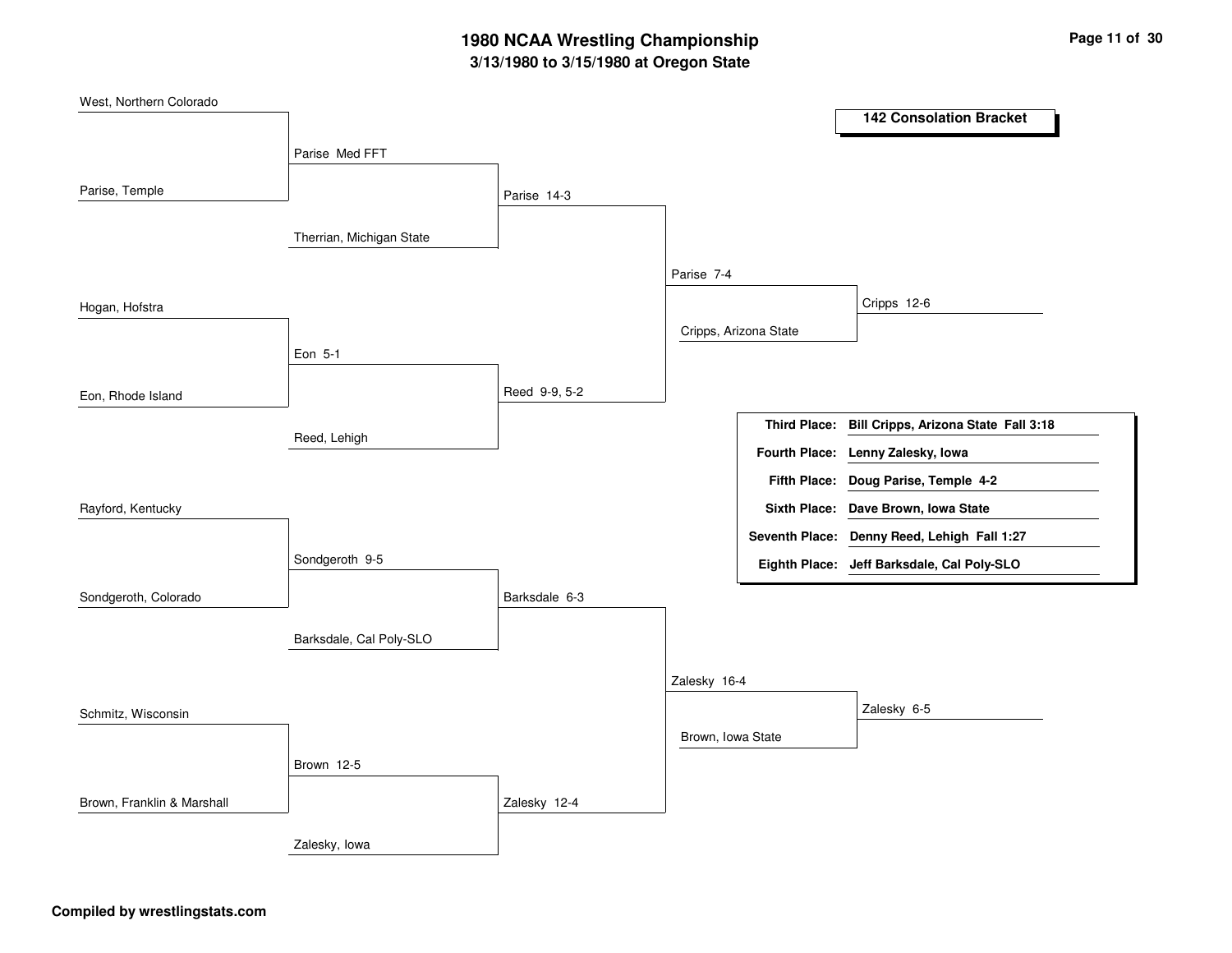# **3/13/1980 to 3/15/1980 at Oregon State 1980 NCAA Wrestling Championship Page <sup>12</sup> of <sup>30</sup>**

#### **Championship Pigtail Bouts for 142**

| Fredenburg, Mike - Humbouldt State       |                  |
|------------------------------------------|------------------|
|                                          | Fredenburg 9-4   |
| Nighman, Gene - Cornell                  |                  |
| Smith, Lee Roy - Oklahoma State          |                  |
| Galli, Joe - North Carolina              | Smith 16-1       |
|                                          |                  |
| Roberts, Steve - Slippery Rock           |                  |
| Spangenberg, Steven - Michigan           | Roberts 7-7, 5-0 |
|                                          |                  |
| Reed, Denny - Lehigh                     |                  |
|                                          | Reed Fall 4:12   |
| Martinez, Jim - Minnesota                |                  |
|                                          |                  |
| <b>Consolation Pigtail Bouts for 142</b> |                  |
| Hogan, Mike - Hofstra                    |                  |

Hogan Galli, Joe - North Carolina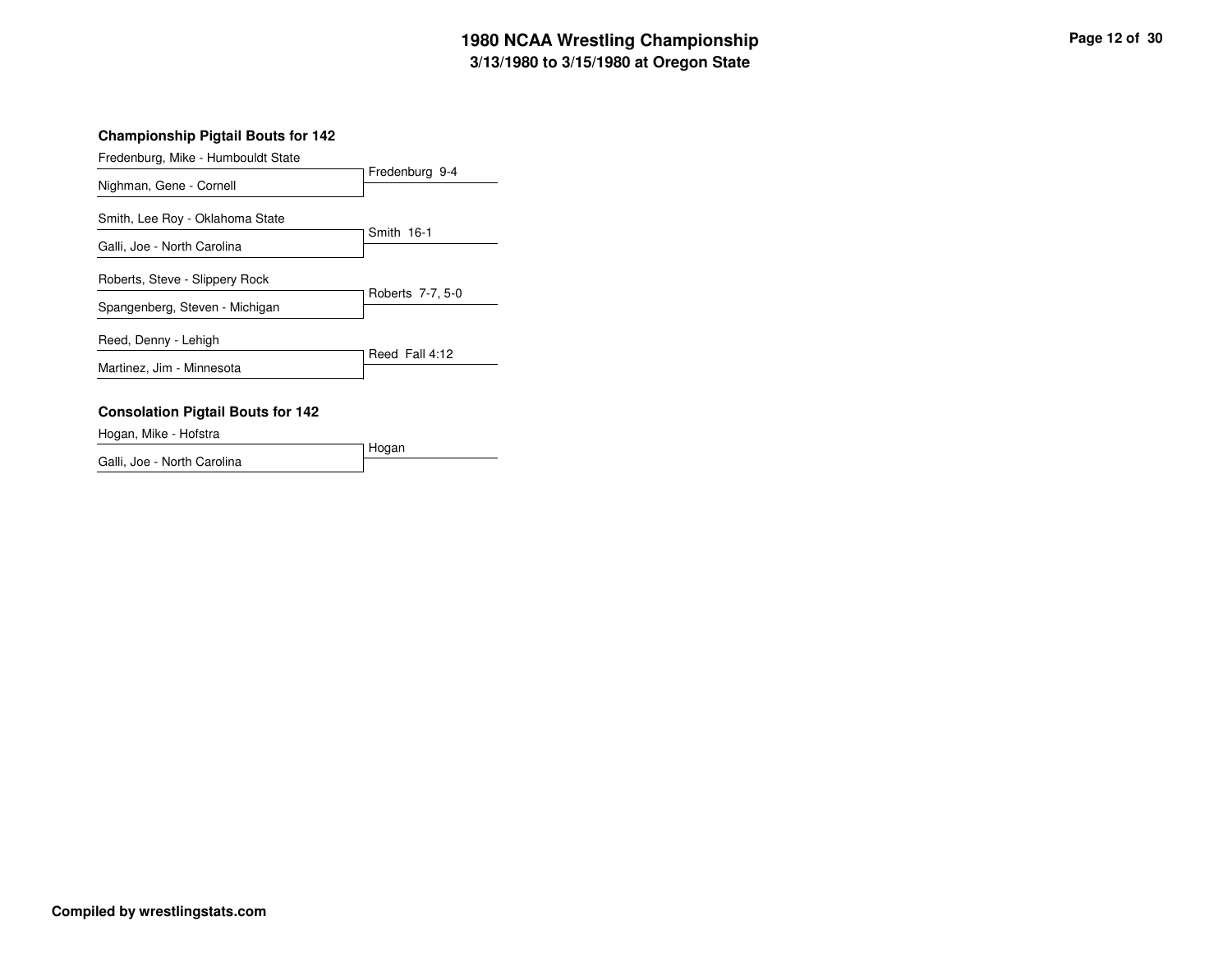# **3/13/1980 to 3/15/1980 at Oregon State 1980 NCAA Wrestling Championship Page <sup>13</sup> of <sup>30</sup>**

| Nate Carr, Iowa State [4]                                    |                     |                        |                     |                  |
|--------------------------------------------------------------|---------------------|------------------------|---------------------|------------------|
| Scott Madigan, Minnesota State                               | Nate Carr 25-12     | Nate Carr 14-5         |                     |                  |
| Ken Gallagher, Northern Iowa [9]                             | Ken Gallagher 11-9  |                        |                     | 150 Weight Class |
| Jim Althans, Miami Ohio                                      |                     |                        |                     |                  |
| Roger Frizzell, Oklahoma [5]                                 |                     |                        | Roger Frizzell 13-6 |                  |
| Tony Surage, Rutgers                                         | Roger Frizzell 5-1  |                        |                     |                  |
| Tom Janicik, Northwestern                                    |                     | Roger Frizzell 8-5     |                     |                  |
| Chad Teichert, Brigham Young                                 | Tom Janicik 15-5    |                        |                     |                  |
| Milton Thompson, Tennessee                                   |                     |                        |                     | Andy Rein 9-6    |
| Brad Swartz, Oregon State                                    | Brad Swartz 11-3    |                        |                     |                  |
| Matt Skove, Georgia [8]                                      |                     | Matt Skove Fall 5:55   |                     |                  |
| Bruce Moe, Winona State                                      | Matt Skove 8-4      |                        |                     |                  |
| Andy Rein, Wisconsin [1]                                     |                     |                        | Andy Rein 18-2      |                  |
| Tony Rowland, Middle Tennessee                               | Andy Rein 15-8      |                        |                     |                  |
| Mike Elliott, Cal State-Fullerton                            |                     | Andy Rein 4-3          |                     |                  |
| Marty Maciel, Cal State-Bakersfield [12]                     | Mike Elliott 18-4   |                        |                     |                  |
| Mike Baker, New Mexico                                       |                     |                        |                     | Andy Rein 4-2    |
| Steve Leslie, Colgate [11]                                   | Steve Leslie 17-8   |                        |                     |                  |
| Scott Bliss, Oregon [2]                                      |                     | Scott Bliss 5-4        |                     |                  |
| Tom Elcott, Allegheny                                        | Scott Bliss 11-6    |                        |                     |                  |
| Mike Koob, North Carolina State [7]                          |                     |                        | Scott Bliss 9-8     |                  |
| Jerry Disimone, Colorado State                               | Mike Koob 16-4      |                        |                     |                  |
| Joe Solorio, Arizona State                                   |                     | Mike Koob 5-5, 7-3     |                     |                  |
|                                                              | Joe Solorio 3-2     |                        |                     |                  |
| John Beijan, Michigan                                        |                     |                        |                     | Scott Bliss 12-8 |
| Frank Shaffer, Navy                                          |                     |                        |                     |                  |
| King Mueller, Iowa [3]                                       | King Mueller 11-6   |                        |                     |                  |
|                                                              |                     | King Mueller Fall 0:45 |                     |                  |
| Larry LaFountain, Montana State                              | Tony Caravella 21-7 |                        |                     |                  |
| Tony Caravella, Bloomsburg [10]                              |                     |                        |                     |                  |
| Wes Roper, Missouri                                          | Wes Roper 10-5      |                        | King Mueller 10-5   |                  |
| John Sauerland, Hofstra<br>Kevin Egleston, Boston University |                     | Wes Roper 7-5          |                     |                  |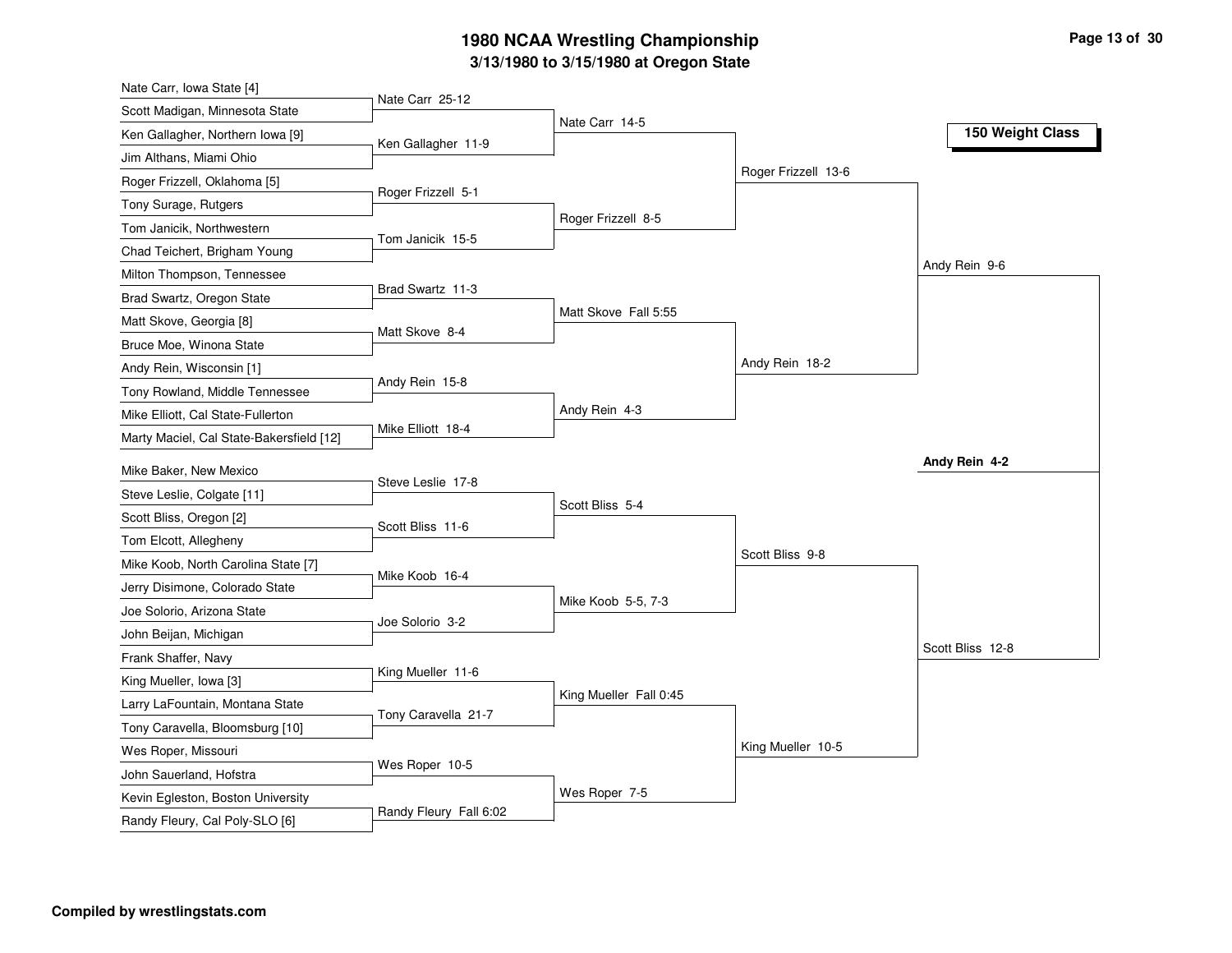# **3/13/1980 to 3/15/1980 at Oregon State 1980 NCAA Wrestling Championship Page <sup>14</sup> of <sup>30</sup>**

| Surage, Rutgers              |                            |                 |                    |                                                    |
|------------------------------|----------------------------|-----------------|--------------------|----------------------------------------------------|
|                              |                            |                 |                    | <b>150 Consolation Bracket</b>                     |
|                              | Surage 5-4                 |                 |                    |                                                    |
|                              |                            |                 |                    |                                                    |
| Janicik, Northwestern        |                            | Surage 5-5, 2-1 |                    |                                                    |
|                              | Carr, Iowa State           |                 |                    |                                                    |
|                              |                            |                 |                    |                                                    |
|                              |                            |                 | Elliott 4-0        |                                                    |
| Rowland, Middle Tennessee    |                            |                 |                    | Mueller 7-5                                        |
|                              |                            |                 | Mueller, Iowa      |                                                    |
|                              | Elliott 12-3               |                 |                    |                                                    |
|                              |                            | Elliott 8-7     |                    |                                                    |
| Elliott, Cal State-Fullerton |                            |                 |                    |                                                    |
|                              | Skove, Georgia             |                 |                    | Third Place: King Mueller, Iowa 16-11              |
|                              |                            |                 |                    | Fourth Place: Roger Frizzell, Oklahoma             |
|                              |                            |                 |                    | Fifth Place: Mike Elliott, Cal State-Fullerton 7-3 |
| Boss, Central Michigan       |                            |                 |                    | Sixth Place: Fred Boss, Central Michigan           |
|                              |                            |                 |                    | Seventh Place: Tony Surage, Rutgers 3-1            |
|                              | Boss 6-4                   |                 |                    | Eighth Place: Tony Caravella, Bloomsburg           |
| Leslie, Colgate              |                            | Boss 12-3       |                    |                                                    |
|                              |                            |                 |                    |                                                    |
|                              | Koob, North Carolina State |                 |                    |                                                    |
|                              |                            |                 |                    |                                                    |
|                              |                            |                 | Boss 8-3           |                                                    |
| Shaffer, Navy                |                            |                 |                    | Frizzell Fall 1:52                                 |
|                              |                            |                 | Frizzell, Oklahoma |                                                    |
|                              | Caravella 10-5             |                 |                    |                                                    |
| Caravella, Bloomsburg        |                            | Caravella 6-5   |                    |                                                    |
|                              | Roper, Missouri            |                 |                    |                                                    |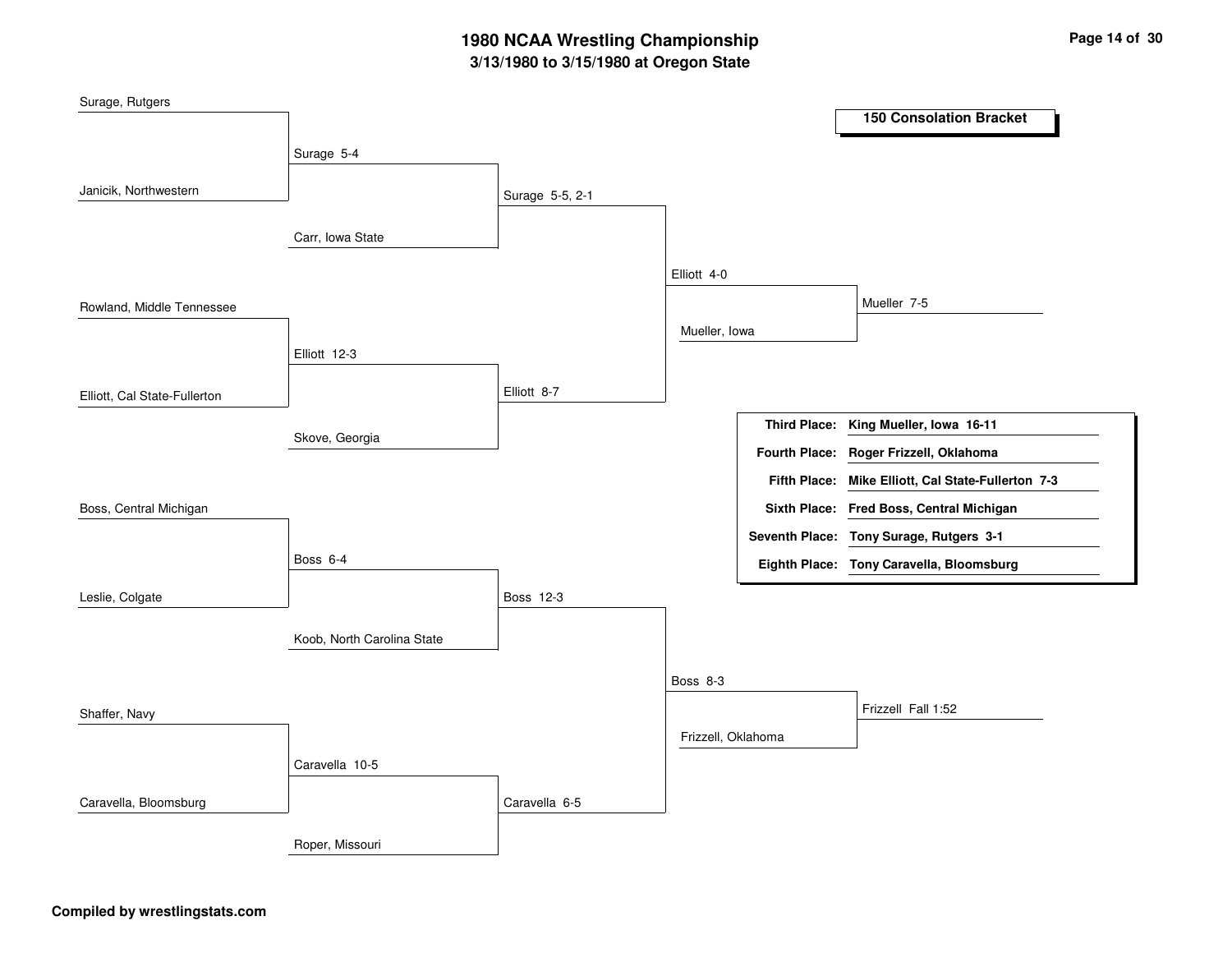## **3/13/1980 to 3/15/1980 at Oregon State 1980 NCAA Wrestling Championship Page <sup>15</sup> of <sup>30</sup>**

#### **Championship Pigtail Bouts for 150**

Solorio, Joe - Arizona State

| Bond, Mike - Pittsburgh                                    | Solorio Fall 4:28 |
|------------------------------------------------------------|-------------------|
| Rowland, Tony - Middle Tennessee<br>Wohlwender, Ed - Army  | Rowland 17-9      |
| Swartz, Brad - Oregon State<br>Neitenbach, Tony - Colorado | Swartz 7-4        |
| Bliss, Scott - Oregon<br>Boss, Fred - Central Michigan     | <b>Bliss 18-4</b> |
| Consolation Pintail Routs for 150                          |                   |

# **Consolation Pigtail Bouts for 150**

BossBoss, Fred - Central Michigan Elcott, Tom - Allegheny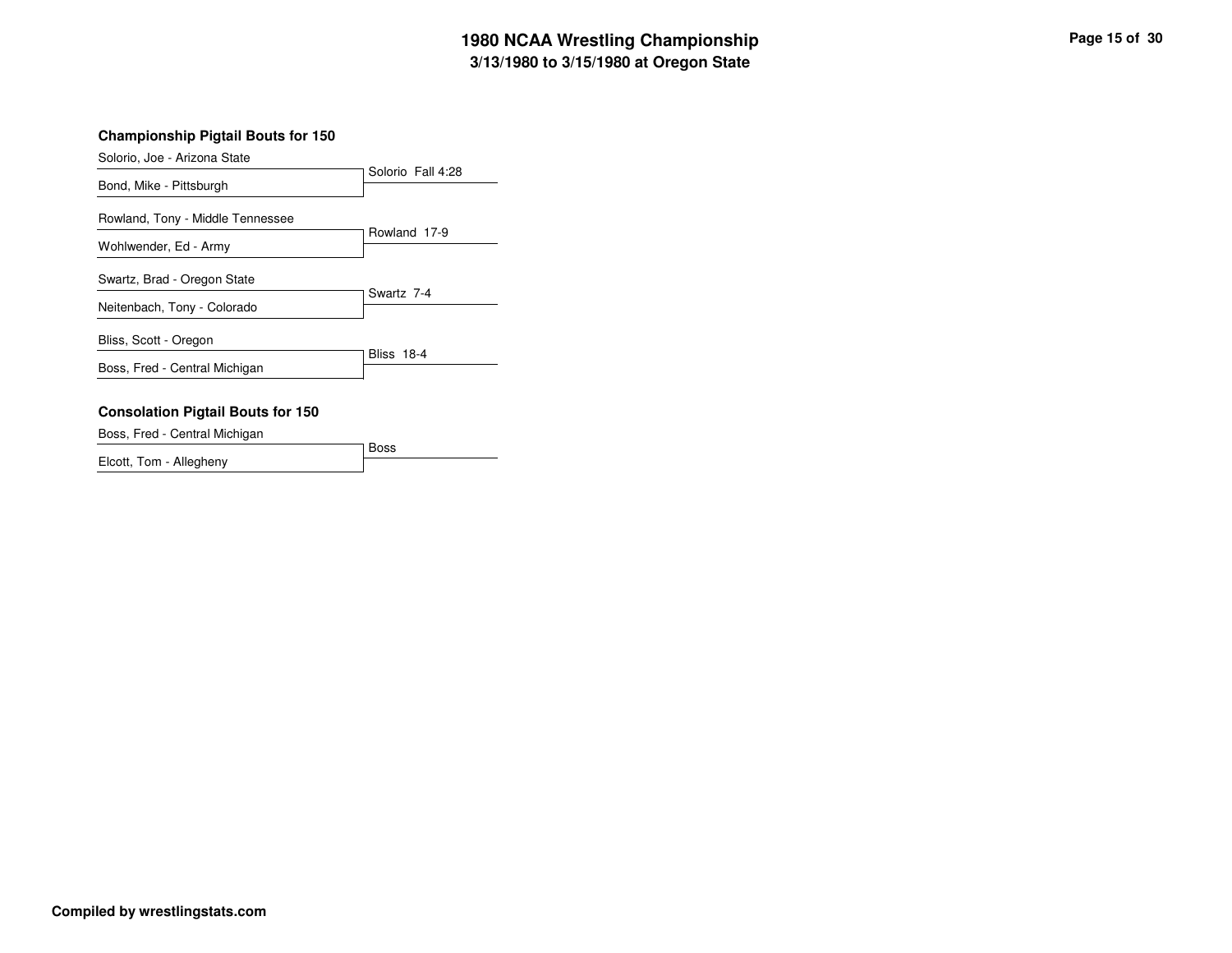# **3/13/1980 to 3/15/1980 at Oregon State 1980 NCAA Wrestling Championship Page <sup>16</sup> of <sup>30</sup>**

| Bart McCollum, Bloomsburg               |                           |                             |                           |                           |
|-----------------------------------------|---------------------------|-----------------------------|---------------------------|---------------------------|
| Donny Owen, Brigham Young [4]           | Bart McCollum 9-9, 8-3    |                             |                           |                           |
| Mike Terry, Wisconsin [9]               | Mike Terry 10-8           | Mike Terry 18-12            |                           | 158 Weight Class          |
| Geoff Brodhead, Penn State              |                           |                             |                           |                           |
| William Smith, Morgan State [5]         |                           |                             | William Smith 12-9        |                           |
| Jeff Newman, UCLA                       | William Smith 23-7        |                             |                           |                           |
| Court Vining, Nebraska                  |                           | William Smith 5-5, 1-1 Cr 8 |                           |                           |
| David Strickland, Tennessee-Chattanooga | Court Vining 17-3         |                             |                           |                           |
| Jeff Bouslog, Luther                    |                           |                             |                           | William Smith 9-9, 2-1    |
| Kevin Dugan, Cal State-Bakersfield      | Kevin Dugan 6-1           |                             |                           |                           |
| Bob Gruner, Wisconsin-Parkland          | John Hefner 11-10         | Kevin Dugan 6-2             |                           |                           |
| John Hefner, Missouri [8]               |                           |                             |                           |                           |
| Steve Reedy, Kent State                 |                           |                             | Dan Zilverberg 4-2        |                           |
| Dan Zilverberg, Minnesota [1]           | Dan Zilverberg 10-7       |                             |                           |                           |
| Dale Gilbert, Clarion                   |                           | Dan Zilverberg 3-0          |                           |                           |
| Mark Stevenson, Iowa [12]               | Mark Stevenson Fall 1:29  |                             |                           |                           |
| Jim Reilly, Lehigh [11]                 |                           |                             |                           | <b>Ricky Stewart 11-6</b> |
| Mike Kuziola, Middle Tennessee          | Jim Reilly 19-3           |                             |                           |                           |
| Dave Musselman, Arizona [2]             |                           | Jim Reilly 11-2             |                           |                           |
| Bill Keck, Hofstra                      | Dave Musselman 12-5       |                             |                           |                           |
| Toby Breon, Shippensburg                |                           |                             | Isreal Sheppard Fall 2:30 |                           |
| Isreal Sheppard, Oklahoma [7]           | Isreal Sheppard Fall 4:01 |                             |                           |                           |
| Mark Densberger, Wilkes                 |                           | Isreal Sheppard Fall 6:28   |                           |                           |
|                                         |                           |                             |                           |                           |
| Mike Degenova, Temple                   | Mark Densberger 8-5       |                             |                           |                           |
| Mike Carroll, Massachusetts             |                           |                             |                           | Ricky Stewart 8-6         |
| Fred Worthem, Michigan State [6]        | Fred Worthem 10-1         |                             |                           |                           |
| Kevin Benson, Portland State            |                           | Fred Worthem 7-5            |                           |                           |
| Dan Drllevich, Washington State         | Kevin Benson 14-2         |                             |                           |                           |
| Robert Kiddy, Cal Poly-SLO [10]         |                           |                             | Ricky Stewart 9-5         |                           |
| Jan Michaels, North Carolina            | Jan Michaels 11-1         |                             |                           |                           |
| Ricky Stewart, Oklahoma State [3]       | Ricky Stewart 19-5        | Ricky Stewart Fall 1:59     |                           |                           |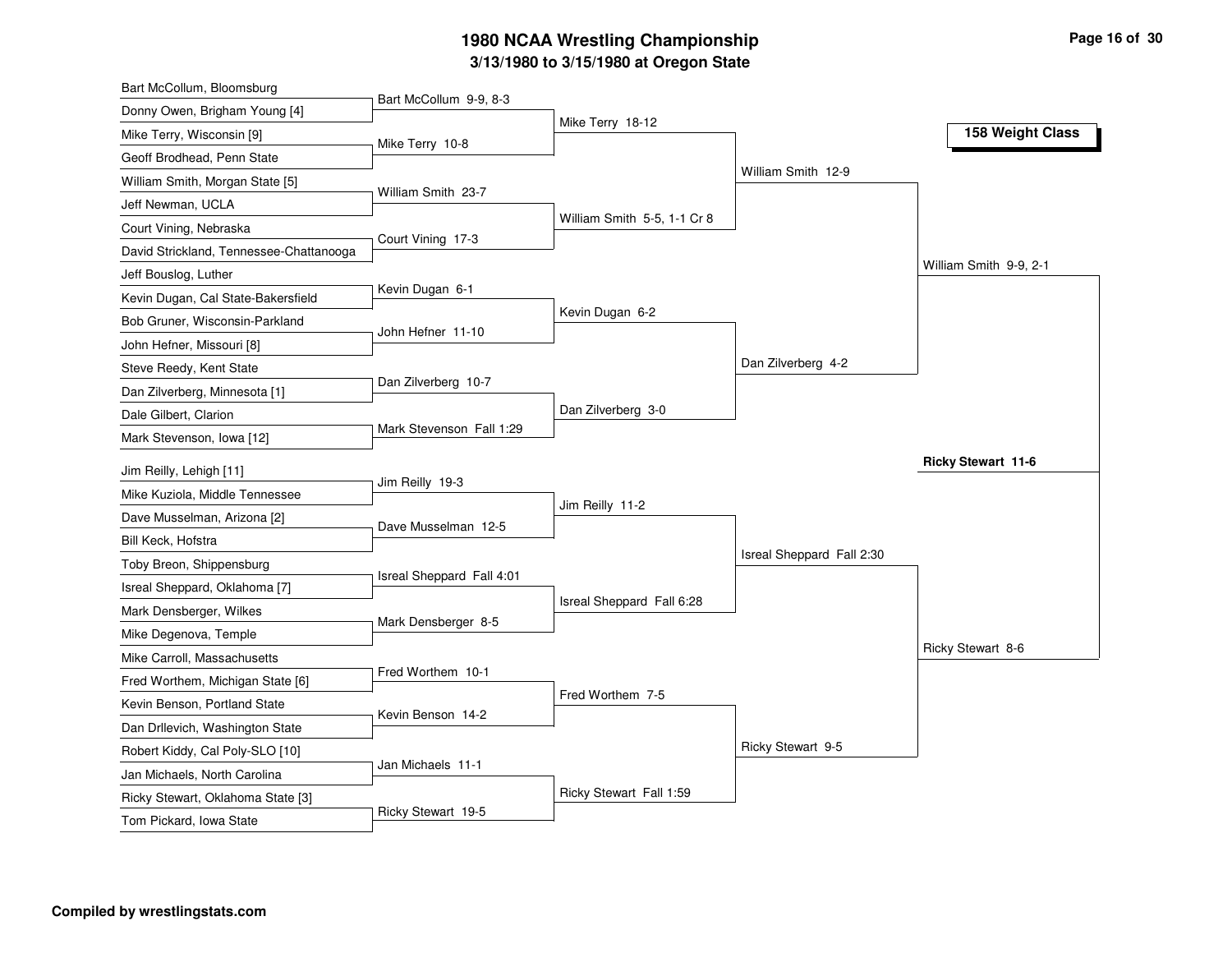# **3/13/1980 to 3/15/1980 at Oregon State 1980 NCAA Wrestling Championship Page <sup>17</sup> of <sup>30</sup>**

| Newman, UCLA             |                              |                   |                   |                       |                                            |  |
|--------------------------|------------------------------|-------------------|-------------------|-----------------------|--------------------------------------------|--|
|                          |                              |                   |                   |                       | <b>158 Consolation Bracket</b>             |  |
|                          | Newman 10-2                  |                   |                   |                       |                                            |  |
|                          |                              |                   |                   |                       |                                            |  |
| Vining, Nebraska         |                              | <b>Terry 19-6</b> |                   |                       |                                            |  |
|                          | Terry, Wisconsin             |                   |                   |                       |                                            |  |
|                          |                              |                   |                   |                       |                                            |  |
|                          |                              |                   | Terry 4-3         |                       |                                            |  |
| Reedy, Kent State        |                              |                   |                   |                       | Sheppard 7-6                               |  |
|                          |                              |                   |                   | Sheppard, Oklahoma    |                                            |  |
|                          | Stevenson 4-3                |                   |                   |                       |                                            |  |
|                          |                              |                   |                   |                       |                                            |  |
| Stevenson, Iowa          |                              | Stevenson 4-1     |                   |                       |                                            |  |
|                          | Dugan, Cal State-Bakersfield |                   |                   | <b>Third Place:</b>   | Isreal Sheppard, Oklahoma 9-4              |  |
|                          |                              |                   |                   |                       | Fourth Place: Tom Pickard, Iowa State      |  |
|                          |                              |                   |                   |                       | Fifth Place: Dan Zilverberg, Minnesota 2-0 |  |
| Breon, Shippensburg      |                              |                   |                   |                       | Sixth Place: Mike Terry, Wisconsin         |  |
|                          |                              |                   |                   |                       | Seventh Place: Mark Stevenson, Iowa 4-2    |  |
|                          | Densberger Fall 1:09         |                   |                   |                       | Eighth Place: Jim Reilly, Lehigh           |  |
|                          |                              |                   |                   |                       |                                            |  |
| Densberger, Wilkes       |                              | Reilly 2-2, 2-0   |                   |                       |                                            |  |
|                          | Reilly, Lehigh               |                   |                   |                       |                                            |  |
|                          |                              |                   |                   |                       |                                            |  |
|                          |                              |                   | Pickard Fall 0:21 |                       |                                            |  |
| Pickard, Iowa State      |                              |                   |                   |                       | Pickard 9-6                                |  |
|                          |                              |                   |                   | Zilverberg, Minnesota |                                            |  |
|                          | Pickard Fall 5:27            |                   |                   |                       |                                            |  |
|                          |                              |                   |                   |                       |                                            |  |
| Michaels, North Carolina |                              | Pickard Fall 3:19 |                   |                       |                                            |  |
|                          | Worthem, Michigan State      |                   |                   |                       |                                            |  |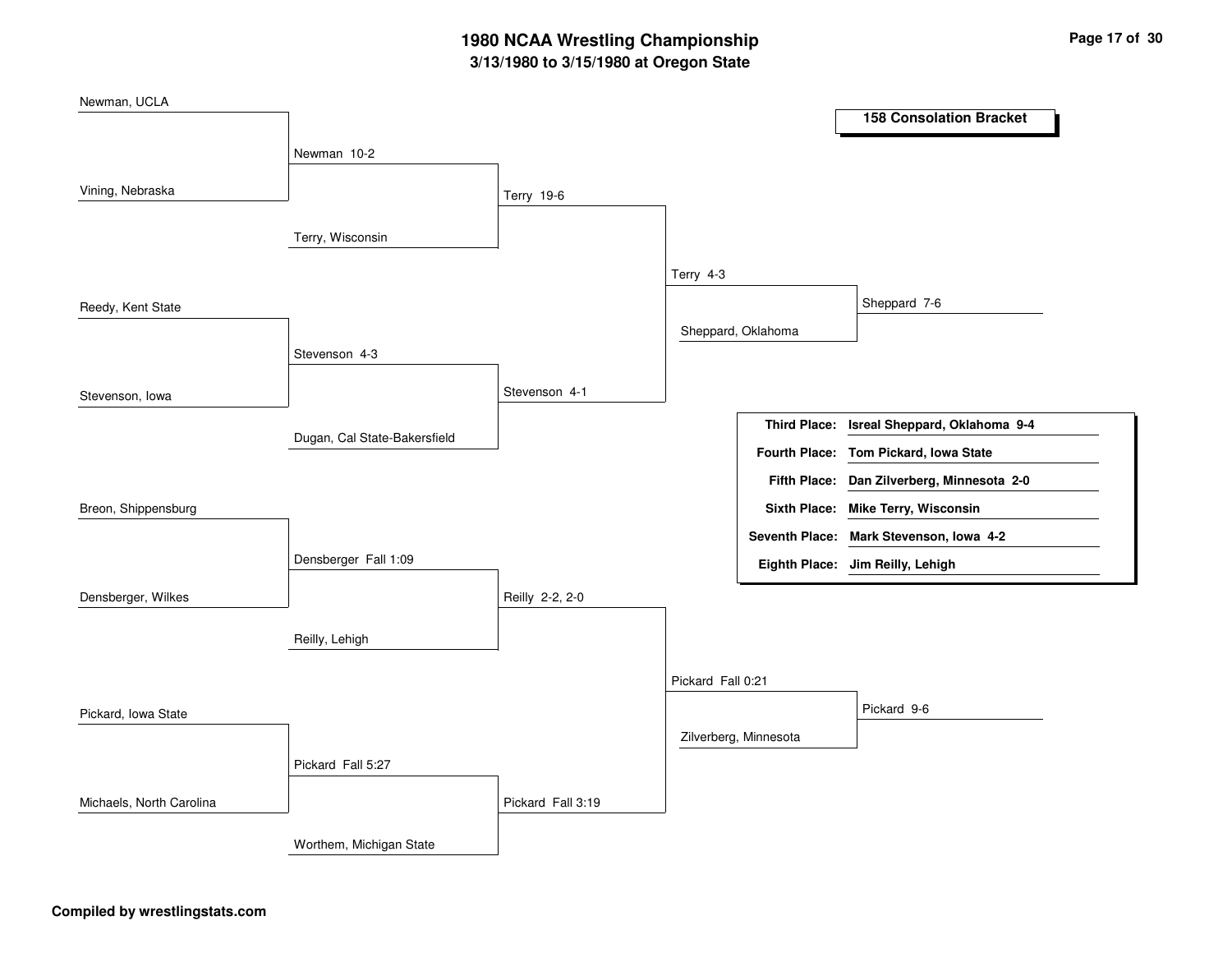## **3/13/1980 to 3/15/1980 at Oregon State 1980 NCAA Wrestling Championship Page <sup>18</sup> of <sup>30</sup>**

#### **Championship Pigtail Bouts for 158**

Musselman, Dave - Arizona

|                                      | Musselman 8-6   |
|--------------------------------------|-----------------|
| Howard, Scott - Auburn               |                 |
| Zilverberg, Dan - Minnesota          |                 |
|                                      | Zilverberg 16-5 |
| Tebbe, Jim - Miami Ohio              |                 |
| Dugan, Kevin - Cal State-Bakersfield |                 |
|                                      | Dugan 10-0      |
| Clowes, Jim - Montana                |                 |
|                                      |                 |

#### **Consolation Pigtail Bouts for 158**

Reedy, Steve - Kent State

Reedy 10-3 Tebbe, Jim - Miami Ohio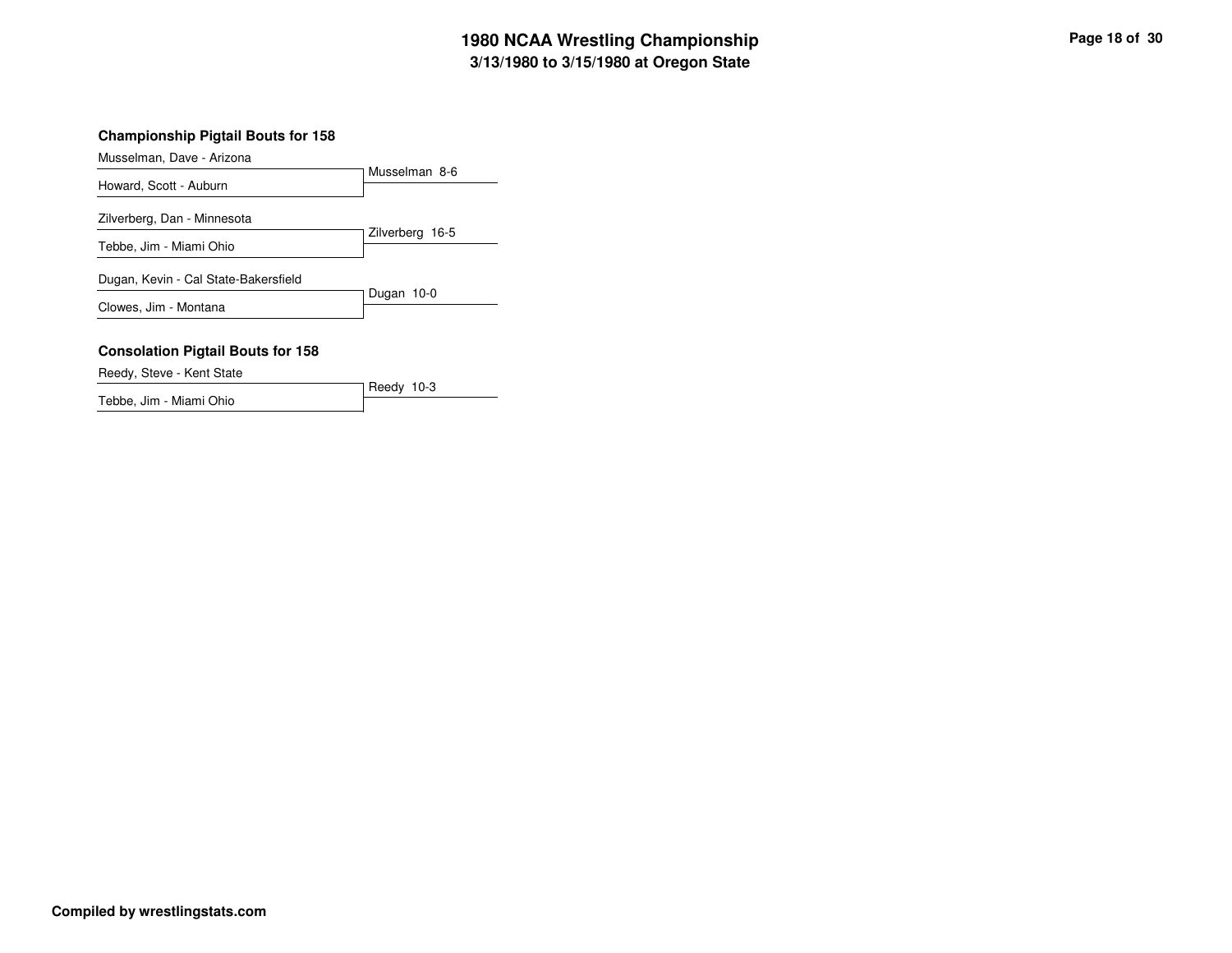# **3/13/1980 to 3/15/1980 at Oregon State 1980 NCAA Wrestling Championship Page <sup>19</sup> of <sup>30</sup>**

| Dave Evans, Wisconsin [4]              |                       |                         |                      |                  |
|----------------------------------------|-----------------------|-------------------------|----------------------|------------------|
| Dan Fiorini, Northern Illinois         | Dave Evans Fall 4:16  |                         |                      |                  |
| Dave Brouhard, San Jose State [9]      | Dave Brouhard DSQ     | Dave Evans 13-11        |                      | 167 Weight Class |
| Larry Meierotto, Tennessee-Chattanooga |                       |                         |                      |                  |
| Dom DiGioacchino, Bloomsburg [5]       |                       |                         | Matt Reiss Fall 7:47 |                  |
| Tim Neumann, Nebraska                  | Dom DiGioacchino 17-6 |                         |                      |                  |
| Matt Reiss, North Carolina State       |                       | Matt Reiss Fall 8:52 OT |                      |                  |
| Ed Potokar, Ohio State                 | Matt Reiss 15-10      |                         |                      |                  |
| Bob Stout, Eastern Illinois            |                       |                         |                      | Matt Reiss 8-4   |
| Scott Heaton, Cal Poly-SLO [1]         | Scott Heaton 7-3      |                         |                      |                  |
| Jamie Milkovich, Auburn [12]           | Jamie Milkovich DSQ   | Jamie Milkovich 4-3     |                      |                  |
| Brett Stamm, Wheaton                   |                       |                         |                      |                  |
| John Bliss, Washington State           |                       |                         | John Reich 10-2      |                  |
| John Reich, Navy [8]                   | John Reich Fall 4:41  |                         |                      |                  |
| Tom Harvey, Syracuse                   |                       | John Reich 9-1          |                      |                  |
| Mike Hogoboam, Washington              | Tom Harvey Fall 4:02  |                         |                      |                  |
| Bill Boyd, Brigham Young               |                       |                         |                      | Matt Reiss 4-2   |
| Jeff Stuebing, Oregon                  | Jeff Stuebing 12-2    |                         |                      |                  |
| Russ Pickering, Miami Ohio             |                       | Russ Pickering 11-4     |                      |                  |
| Jim Thornton, Wyoming                  | Russ Pickering 19-10  |                         |                      |                  |
| Perry Hummel, Iowa State [2]           |                       |                         | Perry Hummel 16-9    |                  |
| Doug Anderson, Iowa                    | Perry Hummel 14-3     |                         |                      |                  |
| Dale Walters, Air Force [11]           |                       | Perry Hummel 12-3       |                      |                  |
| Richard Evans, Oklahoma                | Richard Evans 10-7    |                         |                      |                  |
| Brad Bitterman, Northern Michigan      |                       |                         |                      | Perry Hummel 6-2 |
| Lee Spiegel, Rhode Island [3]          | Lee Spiegel 10-4      |                         |                      |                  |
| Kevin Colabucci, Maryland [10]         |                       | Lee Spiegel 11-3        |                      |                  |
| Jon Lundberg, Augustana SD             | Kevin Colabucci 14-5  |                         |                      |                  |
| Bob Greenley, Bucknell                 |                       |                         | Lee Spiegel 9-7      |                  |
| Fred Duell, Oklahoma State [6]         | Fred Duell 13-10      |                         |                      |                  |
| Jim Vargo, East Stroudsburg            |                       | Fred Duell 6-3          |                      |                  |
| John Hanrahan, Penn State              | Jim Vargo 5-4         |                         |                      |                  |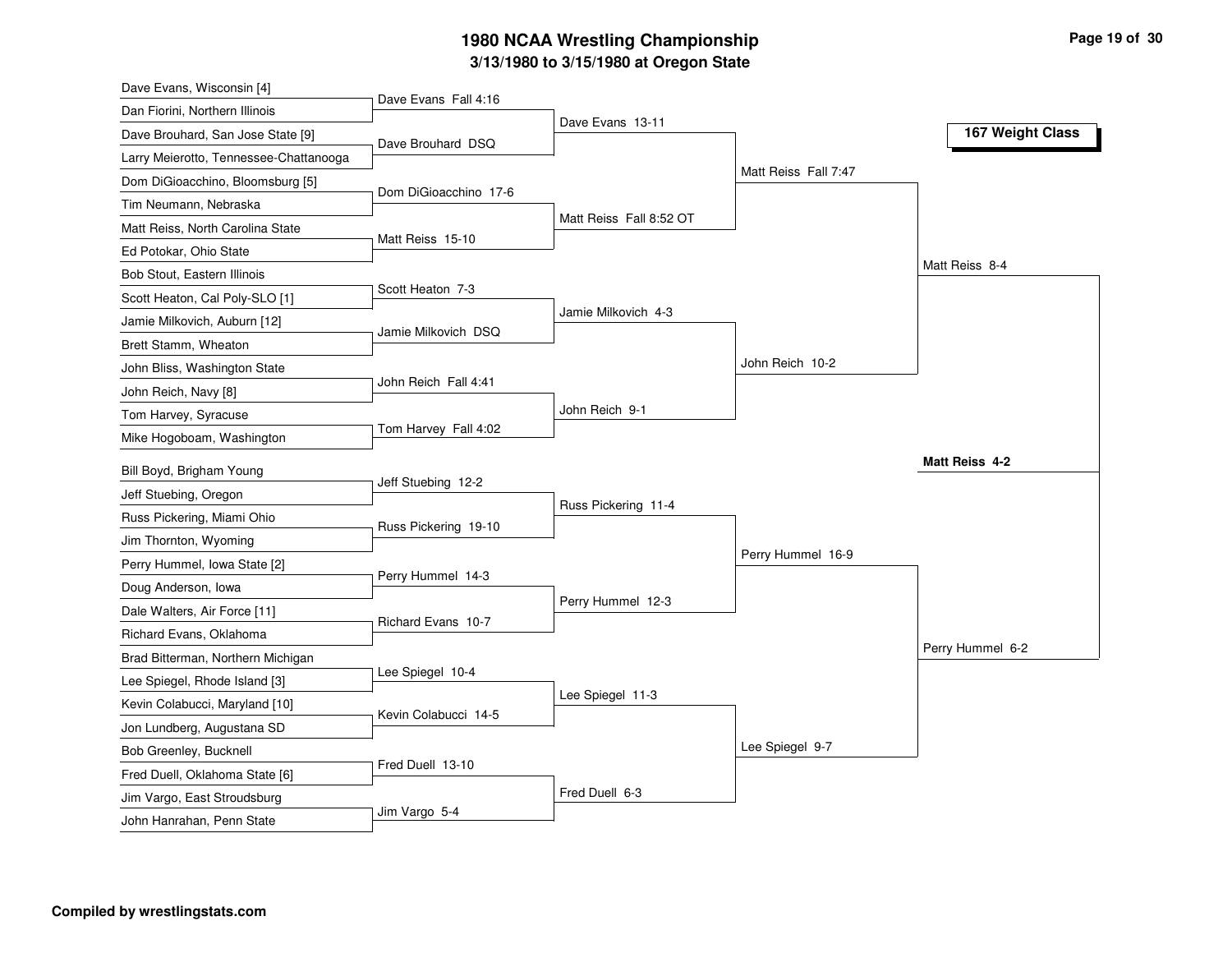# **3/13/1980 to 3/15/1980 at Oregon State 1980 NCAA Wrestling Championship Page <sup>20</sup> of <sup>30</sup>**

| Potokar, Ohio State          |                       |                     |                |                       |                                                |
|------------------------------|-----------------------|---------------------|----------------|-----------------------|------------------------------------------------|
|                              |                       |                     |                |                       | <b>167 Consolation Bracket</b>                 |
|                              | DiGioacchino 8-2      |                     |                |                       |                                                |
|                              |                       |                     |                |                       |                                                |
| DiGioacchino, Bloomsburg     |                       | Evans 13-8          |                |                       |                                                |
|                              |                       |                     |                |                       |                                                |
|                              | Evans, Wisconsin      |                     |                |                       |                                                |
|                              |                       |                     | Evans 5-4      |                       |                                                |
| Gehret, Slippery Rock        |                       |                     |                |                       | Evans 5-2                                      |
|                              |                       |                     |                | Spiegel, Rhode Island |                                                |
|                              | Harvey 4-0            |                     |                |                       |                                                |
|                              |                       |                     |                |                       |                                                |
| Harvey, Syracuse             |                       | Milkovich Fall 3:10 |                |                       |                                                |
|                              |                       |                     |                |                       | Third Place: Dave Evans, Wisconsin 9-5         |
|                              | Milkovich, Auburn     |                     |                | <b>Fourth Place:</b>  | John Reich, Navy                               |
|                              |                       |                     |                |                       | Fifth Place: Lee Spiegel, Rhode Island 12-3    |
|                              |                       |                     |                |                       |                                                |
| Anderson, Iowa               |                       |                     |                |                       | Sixth Place: Brad Bitterman, Northern Michigan |
|                              |                       |                     |                |                       | Seventh Place: Jamie Milkovich, Auburn 8-3     |
|                              | Anderson 7-4          |                     |                |                       | Eighth Place: Doug Anderson, Iowa              |
| Evans, Oklahoma              |                       | Anderson 8-6        |                |                       |                                                |
|                              |                       |                     |                |                       |                                                |
|                              | Pickering, Miami Ohio |                     |                |                       |                                                |
|                              |                       |                     |                |                       |                                                |
|                              |                       |                     | Bitterman 15-5 |                       |                                                |
| Bitterman, Northern Michigan |                       |                     |                |                       | Reich 7-7, 5-0                                 |
|                              |                       |                     | Reich, Navy    |                       |                                                |
|                              | Bitterman Fall 3:59   |                     |                |                       |                                                |
|                              |                       |                     |                |                       |                                                |
| Colabucci, Maryland          |                       | Bitterman 13-7      |                |                       |                                                |
|                              | Duell, Oklahoma State |                     |                |                       |                                                |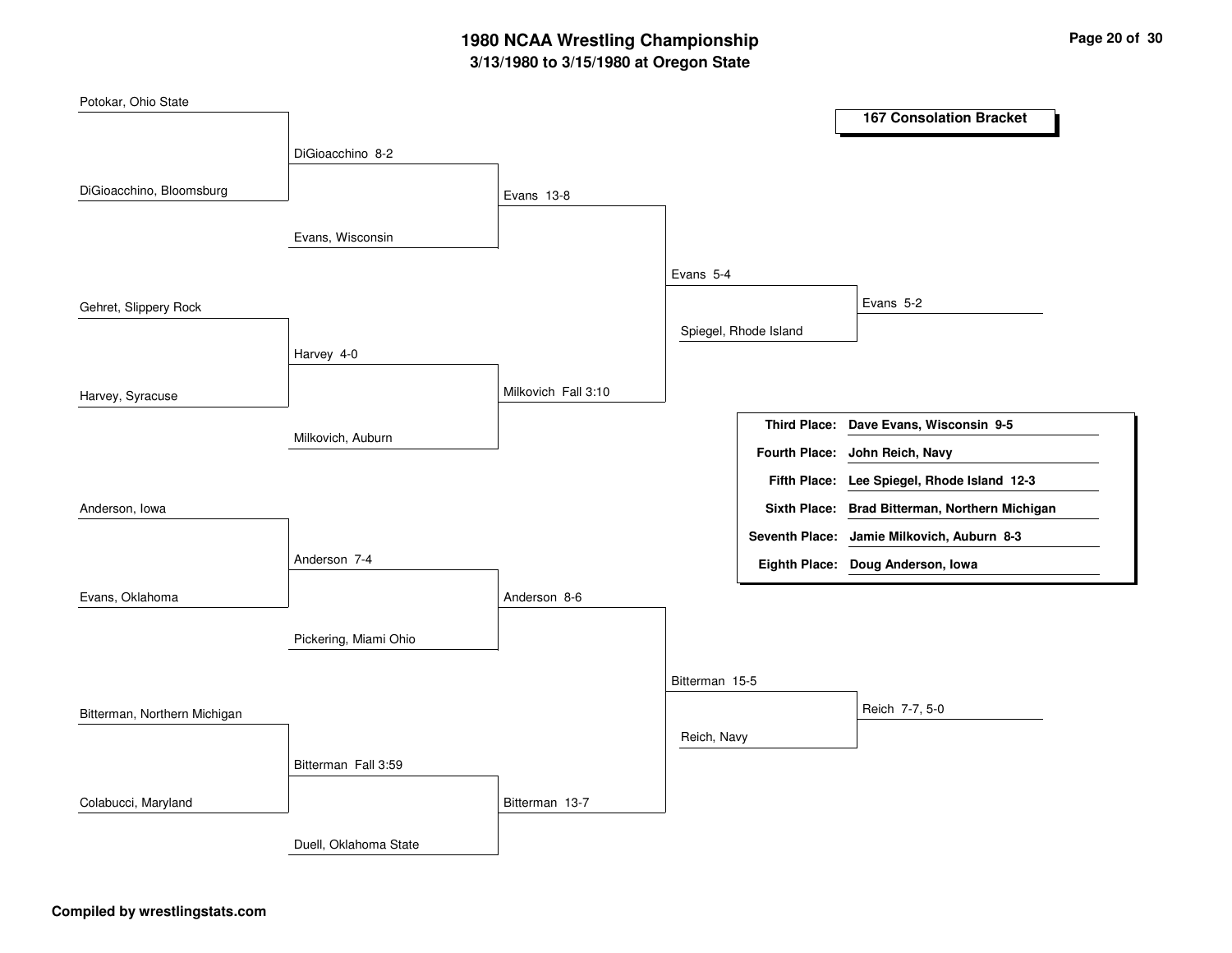# **3/13/1980 to 3/15/1980 at Oregon State 1980 NCAA Wrestling Championship Page <sup>21</sup> of <sup>30</sup>**

#### **Championship Pigtail Bouts for 167**

| Walters, Dale - Air Force    |                      |
|------------------------------|----------------------|
| Wood, Kevin - Boise State    | Walters 9-3          |
| Reich, John - Navy           |                      |
| Gehret, John - Slippery Rock | Reich 18-7           |
| Heaton, Scott - Cal Poly-SLO |                      |
| Trudeau, Jim - Minnesota     | Heaton Fall 2:28     |
| Pickering, Russ - Miami Ohio |                      |
| Varga, Ron - Cleveland State | Pickering 11-11, 7-2 |
|                              |                      |

#### **Consolation Pigtail Bouts for 167**

Gehret, John - Slippery Rock

Gehret 7-4 Bliss, John - Washington State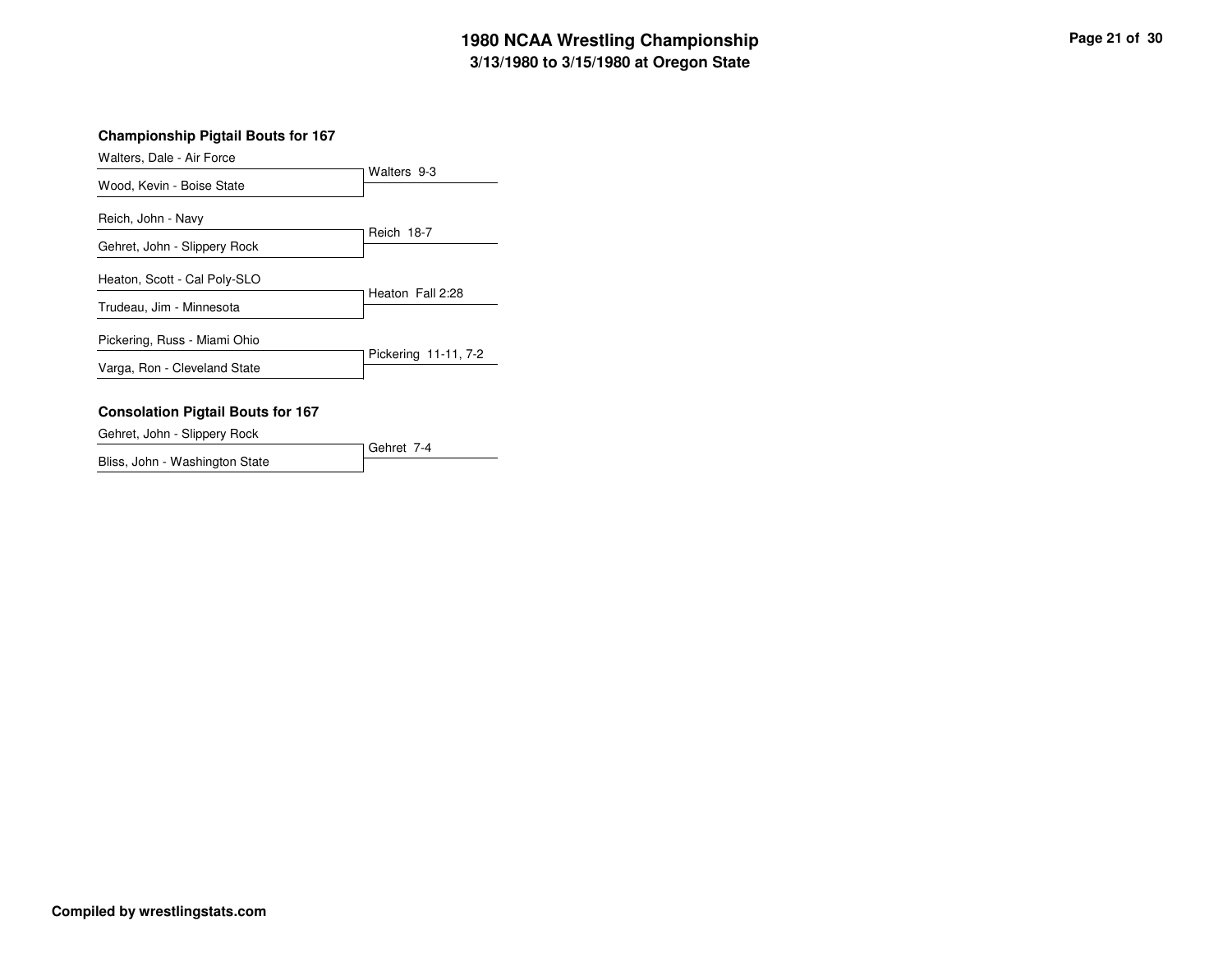# **3/13/1980 to 3/15/1980 at Oregon State 1980 NCAA Wrestling Championship Page <sup>22</sup> of <sup>30</sup>**

| Dave Allen, Iowa State [4]          |                      |                           |                      |                  |
|-------------------------------------|----------------------|---------------------------|----------------------|------------------|
| Efonda Sproles, Northern Illinois   | Dave Allen 15-4      |                           |                      |                  |
| Mark Jarosz, Salisbury              | Steve Fraser 7-6     | Dave Allen 6-3            |                      | 177 Weight Class |
| Steve Fraser, Michigan [9]          |                      |                           |                      |                  |
| Jim Hall, Oklahoma                  |                      |                           | Dave Allen Fall 7:56 |                  |
| Bill Braseth, Boise State           | Jim Hall 4-3         |                           |                      |                  |
| Jay Greiner, Ohio State             |                      | Jim Hall 8-6              |                      |                  |
| Don Brown, Oregon [5]               | Don Brown Fall 0:16  |                           |                      |                  |
| Joe Lidowski, North Carolina State  |                      |                           |                      | Dave Allen 11-0  |
| Jim Kimsey, Nebraska                | Jim Kimsey Fall 6:58 |                           |                      |                  |
| Jim Laube, Wisconsin-Superior       |                      | Dave Severn 8-4           |                      |                  |
| Dave Severn, Arizona State [8]      | Dave Severn 18-8     |                           |                      |                  |
| Larry Deal, Wyoming                 |                      |                           | Ben Hill 8-5         |                  |
| Ben Hill, Tennessee                 | Ben Hill 4-3         |                           |                      |                  |
| Gary Chadwick, Air Force            |                      | Ben Hill 12-9             |                      |                  |
| Rick Worel, Cal Poly-SLO [1]        | Gary Chadwick 7-3    |                           |                      |                  |
| Eli Blazeff, Auburn                 |                      |                           |                      | Ed Banach 16-5   |
| Ed Banach, Iowa [2]                 | Ed Banach Fall 4:35  |                           |                      |                  |
| Bobby Orand, Tennessee-Chattanooga  |                      | Ed Banach 14-2            |                      |                  |
| Jim Kleinhans, Wisconsin [11]       | Jim Kleinhans 21-9   |                           |                      |                  |
| Keith Foxx, Arizona                 |                      |                           | Ed Banach Fall 7:59  |                  |
| Gary Germundson, Oklahoma State [7] | Gary Germundson 17-1 |                           |                      |                  |
| Scott Mansur, Portland State        |                      | Gary Germundson Fall 4:02 |                      |                  |
| Chet Davis, New Hampshire           | Scott Mansur 15-4    |                           |                      |                  |
| Lorant Ipacs, Ohio University       |                      |                           |                      | Ed Banach 12-11  |
| Butch Snyder, Bloomsburg            | Lorant Ipacs 15-2    |                           |                      |                  |
| Brian Parlet, Augustana SD [6]      |                      | Charlie Heller 7-2        |                      |                  |
| Charlie Heller, Clarion             | Charlie Heller 9-2   |                           |                      |                  |
| Eric Moll, Louisiana State [10]     |                      |                           | Colin Kilrain 7-6    |                  |
| Tony Mantella, Temple               | Tony Mantella 4-3    |                           |                      |                  |
| Aurel Balaianu, Hofstra             |                      | Colin Kilrain 8-5         |                      |                  |
| Colin Kilrain, Lehigh [3]           | Colin Kilrain 8-1    |                           |                      |                  |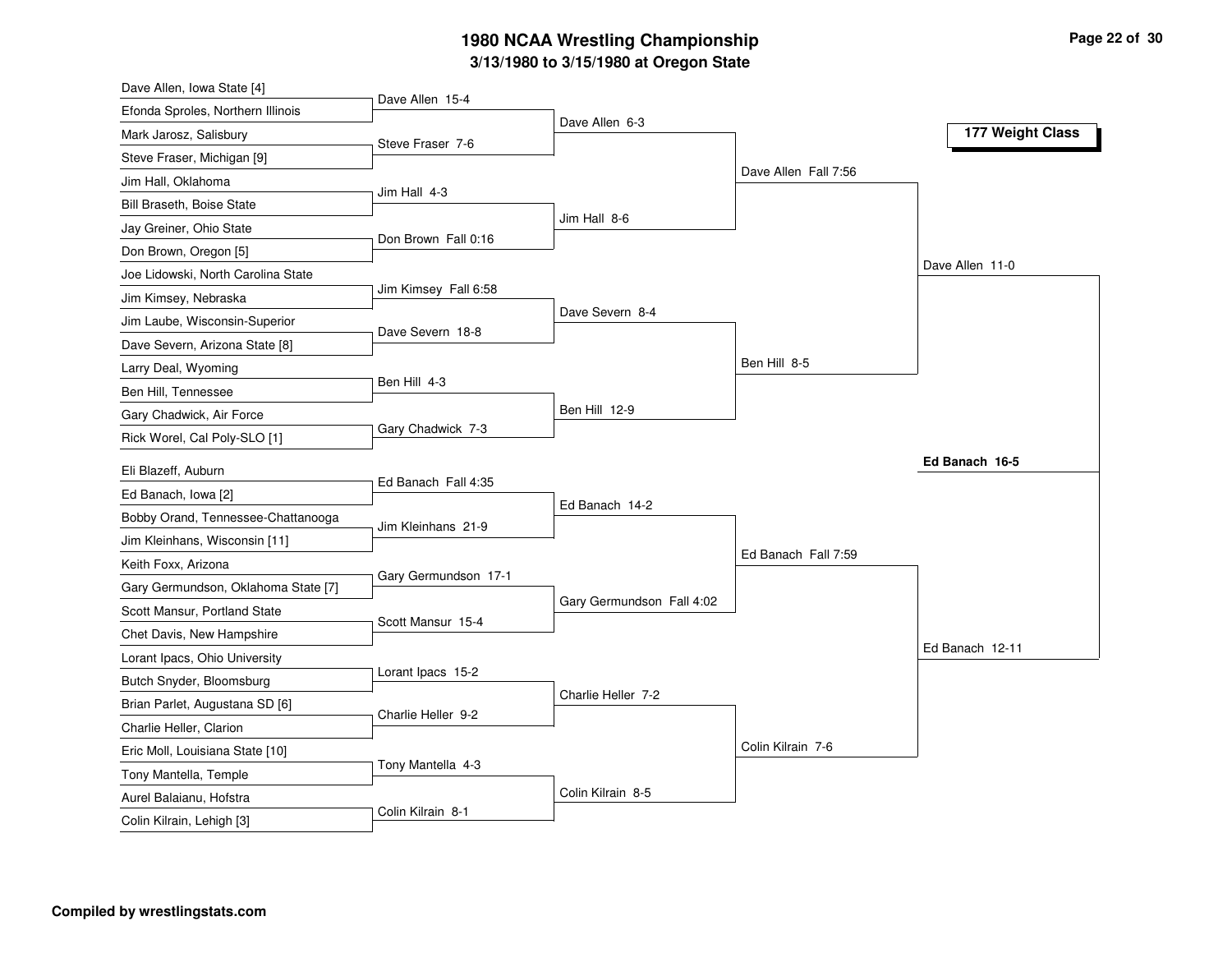# **3/13/1980 to 3/15/1980 at Oregon State 1980 NCAA Wrestling Championship Page <sup>23</sup> of <sup>30</sup>**

| Sproles, Northern Illinois |                            |                |                 |                      |                                                    |
|----------------------------|----------------------------|----------------|-----------------|----------------------|----------------------------------------------------|
|                            |                            |                |                 |                      | <b>177 Consolation Bracket</b>                     |
|                            | Fraser 9-7                 |                |                 |                      |                                                    |
|                            |                            |                |                 |                      |                                                    |
| Fraser, Michigan           |                            | Fraser 6-1     |                 |                      |                                                    |
|                            | Hall, Oklahoma             |                |                 |                      |                                                    |
|                            |                            |                |                 |                      |                                                    |
|                            |                            |                | Fraser 12-5     |                      |                                                    |
| Deal, Wyoming              |                            |                |                 |                      | Kilrain 3-0                                        |
|                            |                            |                | Kilrain, Lehigh |                      |                                                    |
|                            | Deal 8-3                   |                |                 |                      |                                                    |
|                            |                            |                |                 |                      |                                                    |
| Chadwick, Air Force        |                            | Severn 2-1     |                 |                      |                                                    |
|                            | Severn, Arizona State      |                |                 |                      | Third Place: Colin Kilrain, Lehigh 3-0             |
|                            |                            |                |                 | <b>Fourth Place:</b> | <b>Charlie Heller, Clarion</b>                     |
|                            |                            |                |                 | <b>Fifth Place:</b>  | Steve Fraser, Michigan 4-3                         |
| Blazeff, Auburn            |                            |                |                 |                      | Sixth Place: Ben Hill, Tennessee                   |
|                            |                            |                |                 |                      | Seventh Place: Gary Germundson, Oklahoma State 5-0 |
|                            | Kleinhans 10-1             |                |                 |                      | Eighth Place: Dave Severn, Arizona State           |
|                            |                            |                |                 |                      |                                                    |
| Kleinhans, Wisconsin       |                            | Germundson 9-7 |                 |                      |                                                    |
|                            | Germundson, Oklahoma State |                |                 |                      |                                                    |
|                            |                            |                |                 |                      |                                                    |
|                            |                            |                | Heller 6-3      |                      |                                                    |
| Balaianu, Hofstra          |                            |                |                 |                      | Heller 2-0                                         |
|                            |                            |                | Hill, Tennessee |                      |                                                    |
|                            | Mantella 10-4              |                |                 |                      |                                                    |
|                            |                            |                |                 |                      |                                                    |
| Mantella, Temple           |                            | Heller 7-0     |                 |                      |                                                    |
|                            | Heller, Clarion            |                |                 |                      |                                                    |
|                            |                            |                |                 |                      |                                                    |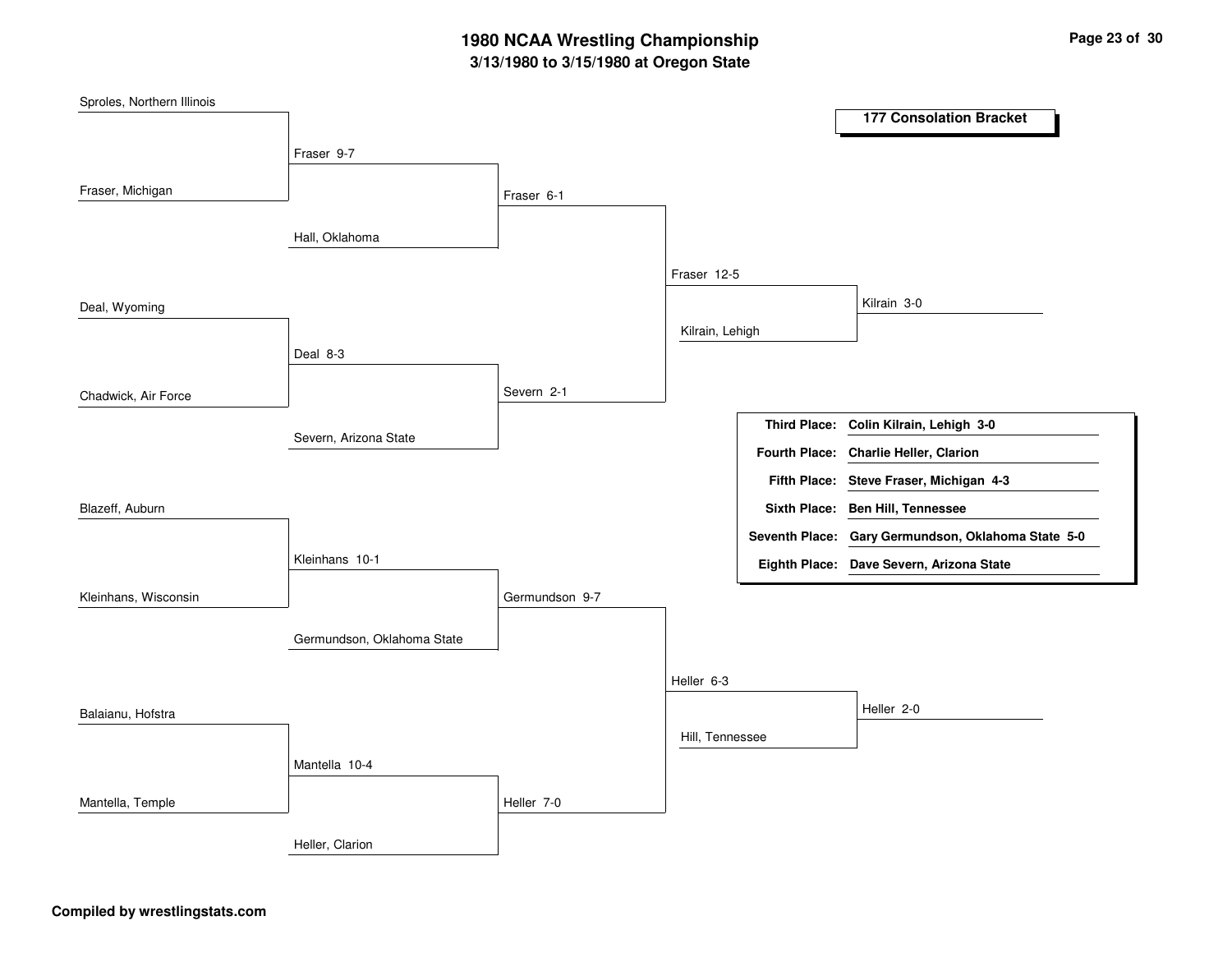# **3/13/1980 to 3/15/1980 at Oregon State 1980 NCAA Wrestling Championship Page <sup>24</sup> of <sup>30</sup>**

Hill, Ben - Tennessee

Hill 11-10 Revils, Butch - East Carolina

#### **Consolation Pigtail Bouts for 177**

Deal, Larry - Wyoming

Revils, Butch - East Carolina

Deal Med FFT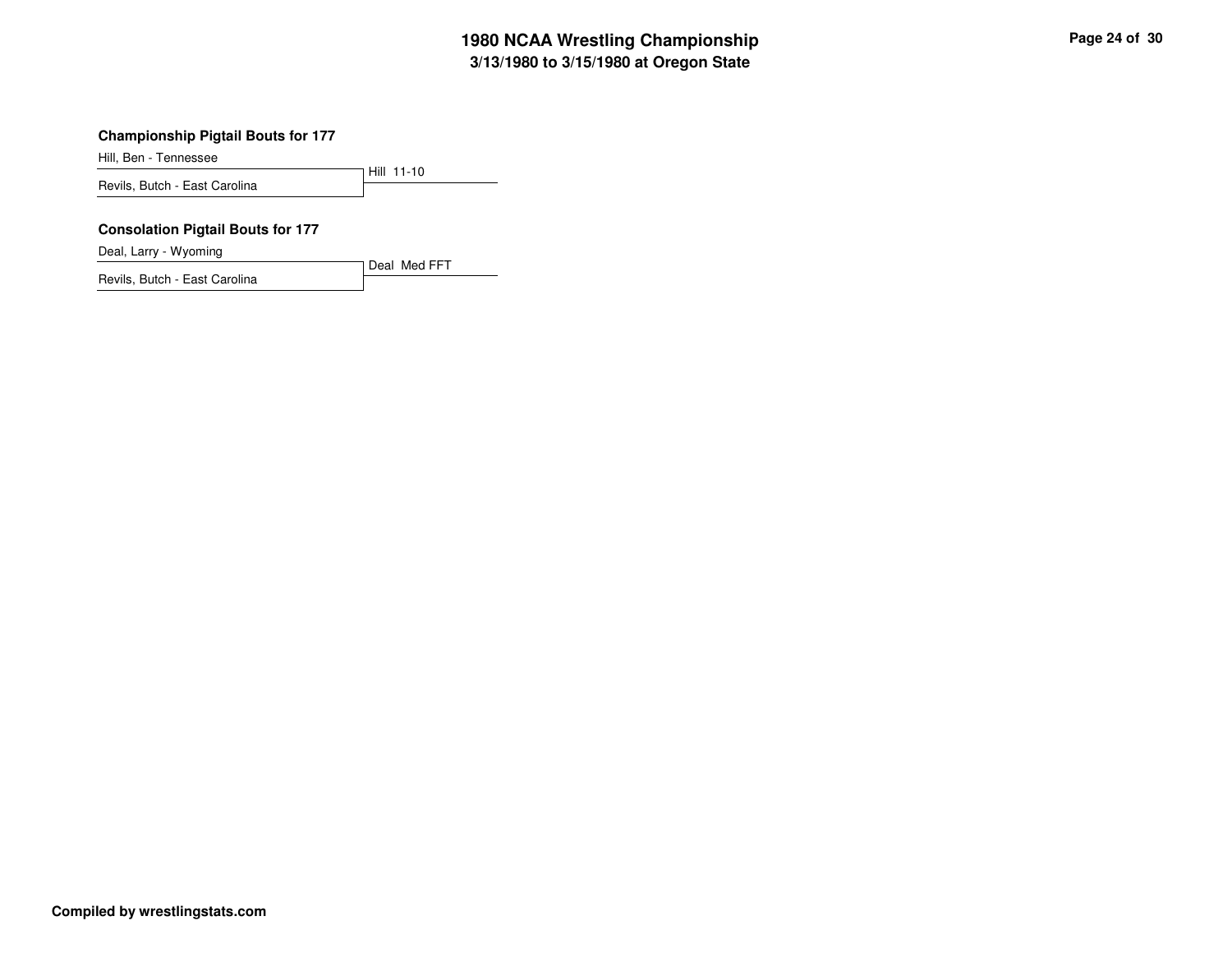# **3/13/1980 to 3/15/1980 at Oregon State 1980 NCAA Wrestling Championship Page <sup>25</sup> of <sup>30</sup>**

| Kirk Myers 14-5<br>Rey Martinez, Oklahoma State<br>Kirk Myers 13-6<br>190 Weight Class<br>Dennis Koslowski, Minnesota-Morris<br>Dennis Koslowski 4-1<br>Brian Thomas, Ball State<br>Mike Mann 7-6<br>Geno Savegnago, Eastern Illinois [9]<br>Geno Savegnago Fall 4:45<br>Pat Murphy, Tennessee-Chattanooga<br>Mike Mann 7-3<br>Mike Mann, Iowa State [4]<br>Mike Mann 5-1<br>Paul Marfiz, New Mexico<br>Noel Loban 11-6<br>Mark Downing, Clarion [12]<br>Dan Pfautz 9-4<br>Dan Pfautz, Penn State<br>Mike Brown 7-2<br>Mike Brown, Lehigh [1]<br>Mike Brown Fall 2:37<br>Craig Jennings, Northwestern<br>Noel Loban 6-5<br>Joe Davis, Cal Poly-SLO<br>Joe Davis 5-4<br>Pete Froehlich, Illinois<br>Noel Loban 6-2<br>Mark Miller, Virginia Tech<br>Noel Loban 11-5<br>Noel Loban, Clemson [8]<br>Noel Loban 4-4, 5-2<br>Joe Atiyeh, Louisiana State<br>Joe Atiyeh 13-1<br>Craig Blackman, Franklin & Marshall [11]<br>Dan Severn Fall 5:36<br>Jerry Morrison, San Jose State<br>Dan Severn Fall 2:25<br>Dan Severn, Arizona State [2]<br>Dan Severn 11-3<br>Edcar Thomas, Oklahoma [7]<br>Edcar Thomas 20-7<br><b>Bill McQuaide, Massachusetts</b><br>Edcar Thomas 15-3<br>George Fears, Navy<br>Kent Bruggerman 10-4<br>Kent Bruggerman, Ohio State<br>Dan Severn Fall 1:03<br>Scott Morton, Montana<br>Joe Elinsky 10-4<br>Joe Elinsky, Auburn<br>Lou DiSerafino 13-4<br>Lou DiSerafino, Rider [6]<br>Lou DiSerafino Fall 6:51<br>Terry Crafton, Southern Oregon<br>Lou DiSerafino 5-2<br>Mitch Hull, Wisconsin [3]<br>Mitch Hull 6-1<br>Tony Smith, SUNY-Brockport | Kirk Myers, Northern Iowa [5] |                |  |
|-----------------------------------------------------------------------------------------------------------------------------------------------------------------------------------------------------------------------------------------------------------------------------------------------------------------------------------------------------------------------------------------------------------------------------------------------------------------------------------------------------------------------------------------------------------------------------------------------------------------------------------------------------------------------------------------------------------------------------------------------------------------------------------------------------------------------------------------------------------------------------------------------------------------------------------------------------------------------------------------------------------------------------------------------------------------------------------------------------------------------------------------------------------------------------------------------------------------------------------------------------------------------------------------------------------------------------------------------------------------------------------------------------------------------------------------------------------------------------------------------------------------------------------------------------------------------|-------------------------------|----------------|--|
|                                                                                                                                                                                                                                                                                                                                                                                                                                                                                                                                                                                                                                                                                                                                                                                                                                                                                                                                                                                                                                                                                                                                                                                                                                                                                                                                                                                                                                                                                                                                                                       |                               |                |  |
|                                                                                                                                                                                                                                                                                                                                                                                                                                                                                                                                                                                                                                                                                                                                                                                                                                                                                                                                                                                                                                                                                                                                                                                                                                                                                                                                                                                                                                                                                                                                                                       |                               |                |  |
|                                                                                                                                                                                                                                                                                                                                                                                                                                                                                                                                                                                                                                                                                                                                                                                                                                                                                                                                                                                                                                                                                                                                                                                                                                                                                                                                                                                                                                                                                                                                                                       |                               |                |  |
|                                                                                                                                                                                                                                                                                                                                                                                                                                                                                                                                                                                                                                                                                                                                                                                                                                                                                                                                                                                                                                                                                                                                                                                                                                                                                                                                                                                                                                                                                                                                                                       |                               |                |  |
|                                                                                                                                                                                                                                                                                                                                                                                                                                                                                                                                                                                                                                                                                                                                                                                                                                                                                                                                                                                                                                                                                                                                                                                                                                                                                                                                                                                                                                                                                                                                                                       |                               |                |  |
|                                                                                                                                                                                                                                                                                                                                                                                                                                                                                                                                                                                                                                                                                                                                                                                                                                                                                                                                                                                                                                                                                                                                                                                                                                                                                                                                                                                                                                                                                                                                                                       |                               |                |  |
|                                                                                                                                                                                                                                                                                                                                                                                                                                                                                                                                                                                                                                                                                                                                                                                                                                                                                                                                                                                                                                                                                                                                                                                                                                                                                                                                                                                                                                                                                                                                                                       |                               |                |  |
|                                                                                                                                                                                                                                                                                                                                                                                                                                                                                                                                                                                                                                                                                                                                                                                                                                                                                                                                                                                                                                                                                                                                                                                                                                                                                                                                                                                                                                                                                                                                                                       |                               |                |  |
|                                                                                                                                                                                                                                                                                                                                                                                                                                                                                                                                                                                                                                                                                                                                                                                                                                                                                                                                                                                                                                                                                                                                                                                                                                                                                                                                                                                                                                                                                                                                                                       |                               |                |  |
|                                                                                                                                                                                                                                                                                                                                                                                                                                                                                                                                                                                                                                                                                                                                                                                                                                                                                                                                                                                                                                                                                                                                                                                                                                                                                                                                                                                                                                                                                                                                                                       |                               |                |  |
|                                                                                                                                                                                                                                                                                                                                                                                                                                                                                                                                                                                                                                                                                                                                                                                                                                                                                                                                                                                                                                                                                                                                                                                                                                                                                                                                                                                                                                                                                                                                                                       |                               |                |  |
|                                                                                                                                                                                                                                                                                                                                                                                                                                                                                                                                                                                                                                                                                                                                                                                                                                                                                                                                                                                                                                                                                                                                                                                                                                                                                                                                                                                                                                                                                                                                                                       |                               |                |  |
|                                                                                                                                                                                                                                                                                                                                                                                                                                                                                                                                                                                                                                                                                                                                                                                                                                                                                                                                                                                                                                                                                                                                                                                                                                                                                                                                                                                                                                                                                                                                                                       |                               |                |  |
|                                                                                                                                                                                                                                                                                                                                                                                                                                                                                                                                                                                                                                                                                                                                                                                                                                                                                                                                                                                                                                                                                                                                                                                                                                                                                                                                                                                                                                                                                                                                                                       |                               |                |  |
|                                                                                                                                                                                                                                                                                                                                                                                                                                                                                                                                                                                                                                                                                                                                                                                                                                                                                                                                                                                                                                                                                                                                                                                                                                                                                                                                                                                                                                                                                                                                                                       |                               |                |  |
|                                                                                                                                                                                                                                                                                                                                                                                                                                                                                                                                                                                                                                                                                                                                                                                                                                                                                                                                                                                                                                                                                                                                                                                                                                                                                                                                                                                                                                                                                                                                                                       |                               |                |  |
|                                                                                                                                                                                                                                                                                                                                                                                                                                                                                                                                                                                                                                                                                                                                                                                                                                                                                                                                                                                                                                                                                                                                                                                                                                                                                                                                                                                                                                                                                                                                                                       |                               |                |  |
|                                                                                                                                                                                                                                                                                                                                                                                                                                                                                                                                                                                                                                                                                                                                                                                                                                                                                                                                                                                                                                                                                                                                                                                                                                                                                                                                                                                                                                                                                                                                                                       |                               |                |  |
|                                                                                                                                                                                                                                                                                                                                                                                                                                                                                                                                                                                                                                                                                                                                                                                                                                                                                                                                                                                                                                                                                                                                                                                                                                                                                                                                                                                                                                                                                                                                                                       |                               |                |  |
|                                                                                                                                                                                                                                                                                                                                                                                                                                                                                                                                                                                                                                                                                                                                                                                                                                                                                                                                                                                                                                                                                                                                                                                                                                                                                                                                                                                                                                                                                                                                                                       |                               |                |  |
|                                                                                                                                                                                                                                                                                                                                                                                                                                                                                                                                                                                                                                                                                                                                                                                                                                                                                                                                                                                                                                                                                                                                                                                                                                                                                                                                                                                                                                                                                                                                                                       |                               |                |  |
|                                                                                                                                                                                                                                                                                                                                                                                                                                                                                                                                                                                                                                                                                                                                                                                                                                                                                                                                                                                                                                                                                                                                                                                                                                                                                                                                                                                                                                                                                                                                                                       |                               |                |  |
|                                                                                                                                                                                                                                                                                                                                                                                                                                                                                                                                                                                                                                                                                                                                                                                                                                                                                                                                                                                                                                                                                                                                                                                                                                                                                                                                                                                                                                                                                                                                                                       |                               |                |  |
|                                                                                                                                                                                                                                                                                                                                                                                                                                                                                                                                                                                                                                                                                                                                                                                                                                                                                                                                                                                                                                                                                                                                                                                                                                                                                                                                                                                                                                                                                                                                                                       |                               |                |  |
|                                                                                                                                                                                                                                                                                                                                                                                                                                                                                                                                                                                                                                                                                                                                                                                                                                                                                                                                                                                                                                                                                                                                                                                                                                                                                                                                                                                                                                                                                                                                                                       |                               |                |  |
|                                                                                                                                                                                                                                                                                                                                                                                                                                                                                                                                                                                                                                                                                                                                                                                                                                                                                                                                                                                                                                                                                                                                                                                                                                                                                                                                                                                                                                                                                                                                                                       |                               |                |  |
|                                                                                                                                                                                                                                                                                                                                                                                                                                                                                                                                                                                                                                                                                                                                                                                                                                                                                                                                                                                                                                                                                                                                                                                                                                                                                                                                                                                                                                                                                                                                                                       |                               |                |  |
|                                                                                                                                                                                                                                                                                                                                                                                                                                                                                                                                                                                                                                                                                                                                                                                                                                                                                                                                                                                                                                                                                                                                                                                                                                                                                                                                                                                                                                                                                                                                                                       |                               |                |  |
|                                                                                                                                                                                                                                                                                                                                                                                                                                                                                                                                                                                                                                                                                                                                                                                                                                                                                                                                                                                                                                                                                                                                                                                                                                                                                                                                                                                                                                                                                                                                                                       |                               |                |  |
|                                                                                                                                                                                                                                                                                                                                                                                                                                                                                                                                                                                                                                                                                                                                                                                                                                                                                                                                                                                                                                                                                                                                                                                                                                                                                                                                                                                                                                                                                                                                                                       | Steve Lucas, Kent State       | Mitch Hull 7-4 |  |
| Kevin Sheesley 16-5<br>Kevin Sheesley, Colorado State [10]                                                                                                                                                                                                                                                                                                                                                                                                                                                                                                                                                                                                                                                                                                                                                                                                                                                                                                                                                                                                                                                                                                                                                                                                                                                                                                                                                                                                                                                                                                            |                               |                |  |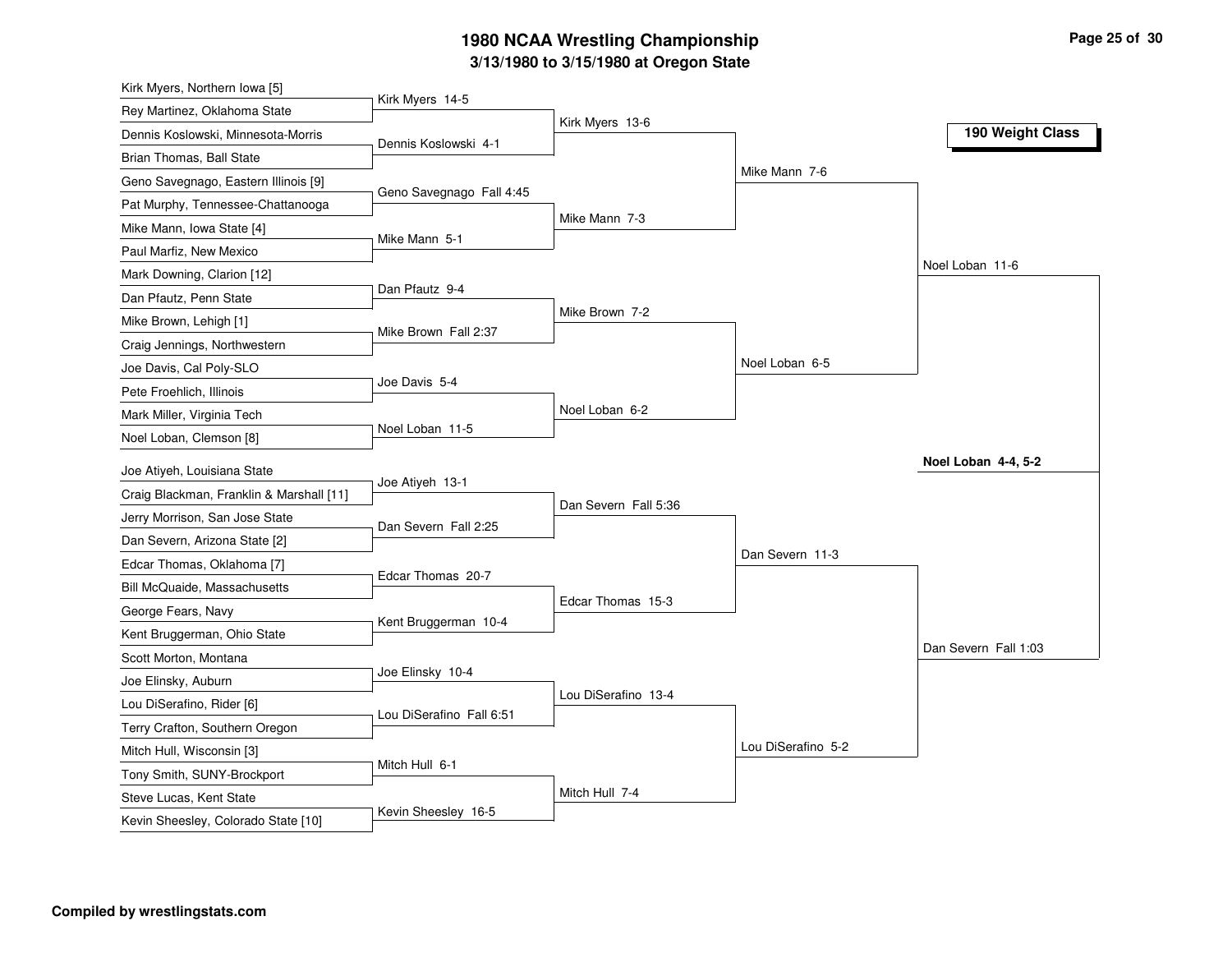# **3/13/1980 to 3/15/1980 at Oregon State 1980 NCAA Wrestling Championship Page <sup>26</sup> of <sup>30</sup>**

| Marfiz, New Mexico          |                      |                 |                   |                       | <b>190 Consolation Bracket</b>                    |
|-----------------------------|----------------------|-----------------|-------------------|-----------------------|---------------------------------------------------|
|                             |                      |                 |                   |                       |                                                   |
|                             | Savegnago 9-3        |                 |                   |                       |                                                   |
| Savegnago, Eastern Illinois |                      | Savegnago 7-6   |                   |                       |                                                   |
|                             |                      |                 |                   |                       |                                                   |
|                             | Myers, Northern Iowa |                 |                   |                       |                                                   |
|                             |                      |                 | Savegnago 6-3     |                       |                                                   |
| Miller, Virginia Tech       |                      |                 |                   |                       | DiSerafino 11-4                                   |
|                             |                      |                 | DiSerafino, Rider |                       |                                                   |
|                             | Davis 6-2            |                 |                   |                       |                                                   |
| Davis, Cal Poly-SLO         |                      | Brown 3-1       |                   |                       |                                                   |
|                             |                      |                 |                   |                       | Third Place: Lou DiSerafino, Rider 14-3           |
|                             | Brown, Lehigh        |                 |                   |                       | Fourth Place: Mike Mann, Iowa State               |
|                             |                      |                 |                   |                       | Fifth Place: Geno Savegnago, Eastern Illinois 6-2 |
| Morrison, San Jose State    |                      |                 |                   |                       | Sixth Place: Mitch Hull, Wisconsin                |
|                             |                      |                 |                   | <b>Seventh Place:</b> | Mike Brown, Lehigh 4-3                            |
|                             | Atiyeh 13-11         |                 |                   |                       | Eighth Place: Joe Atiyeh, Louisiana State         |
| Atiyeh, Louisiana State     |                      | Atiyeh 15-11    |                   |                       |                                                   |
|                             |                      |                 |                   |                       |                                                   |
|                             | Thomas, Oklahoma     |                 |                   |                       |                                                   |
|                             |                      |                 | Hull 14-6         |                       |                                                   |
| Crafton, Southern Oregon    |                      |                 |                   |                       | Mann 5-5, 1-1 Cr 5                                |
|                             |                      |                 | Mann, Iowa State  |                       |                                                   |
|                             | Elinsky Med FFT      |                 |                   |                       |                                                   |
| Elinsky, Auburn             |                      | <b>Hull 8-4</b> |                   |                       |                                                   |
|                             |                      |                 |                   |                       |                                                   |
|                             | Hull, Wisconsin      |                 |                   |                       |                                                   |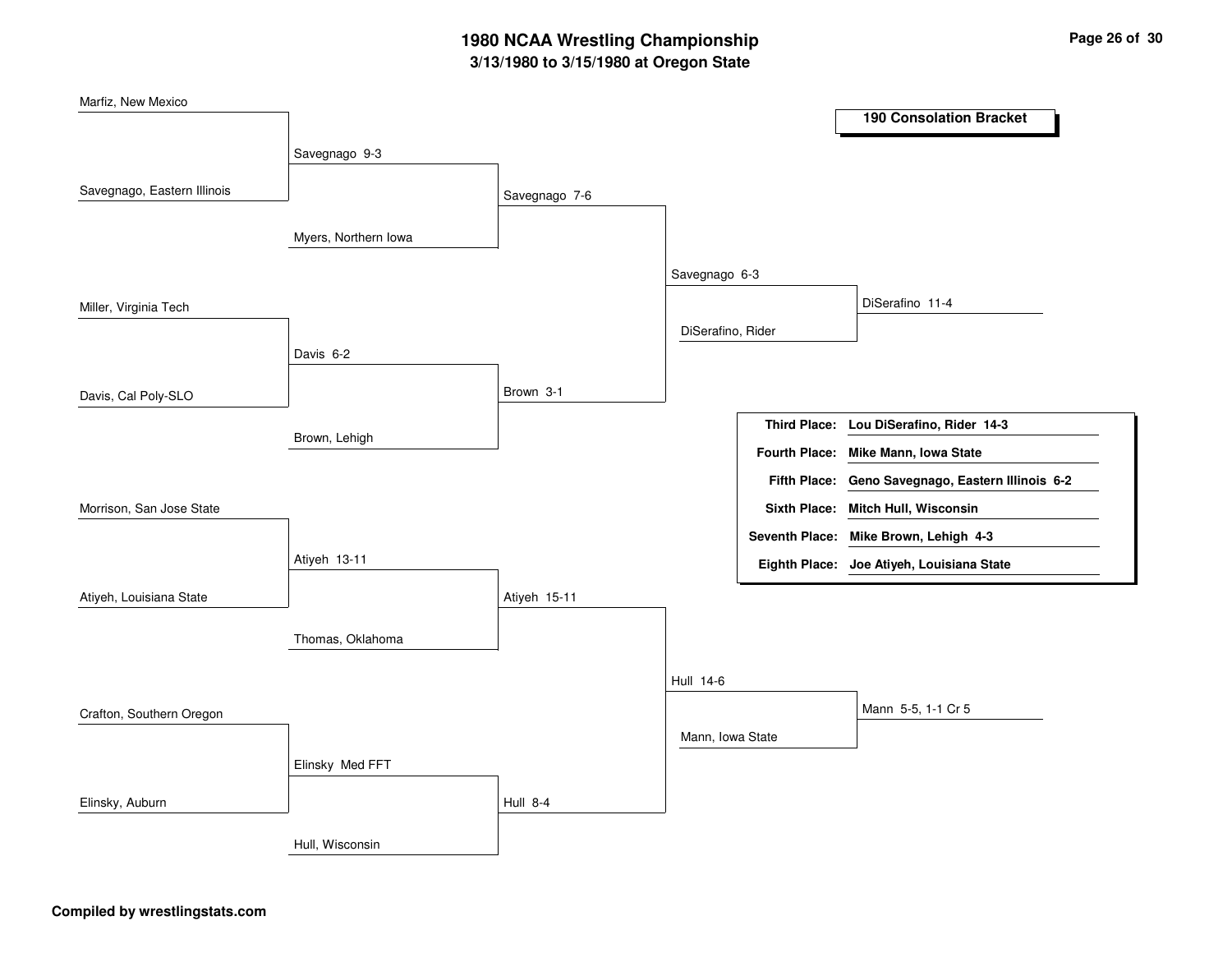# **3/13/1980 to 3/15/1980 at Oregon State 1980 NCAA Wrestling Championship Page <sup>27</sup> of <sup>30</sup>**

#### **Championship Pigtail Bouts for 190**

Froehlich, Pete - Illinois

Froehlich 7-5 Morrow, Dan - Washington State

Morrison, Jerry - San Jose State

Morrison 12-6 Kelly, Ryan - Oregon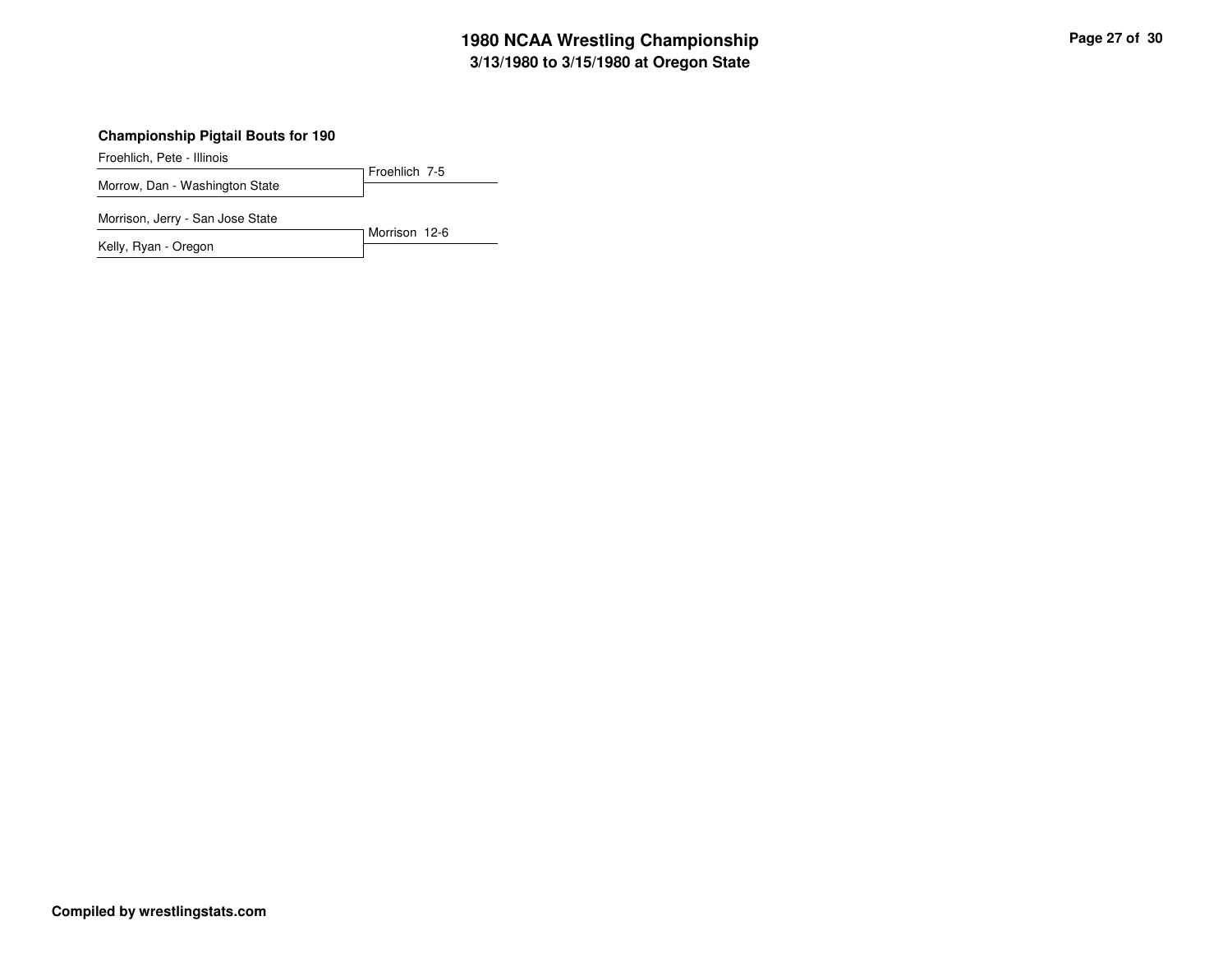# **3/13/1980 to 3/15/1980 at Oregon State 1980 NCAA Wrestling Championship Page <sup>28</sup> of <sup>30</sup>**

| Dean Phinney 9-5<br>Chris Hackbarth, Colorado<br>Dean Phinney Fall 1:41<br><b>UNL Weight Class</b><br>Chris Gardner, Auburn [5]<br>John Allen Fall 7:08<br>John Allen, Massachusetts<br>Mike Haschak 14-4<br>Shawn Whitcomb, Michigan State<br>Shawn Whitcomb Fall 0:27<br>Dave Klemm, Eastern Illinois [4]<br>Mike Haschak Fall 4:05<br>Mike Haschak, UCLA [9]<br>Mike Haschak Fall 4:05<br>Bob Isola, Clemson<br>Howard Harris Fall 3:54<br>Bob Bath, Wyoming<br>Bob Bath Fall 1:26<br>Tim Payne, Cleveland State<br>Howard Harris Fall 3:20<br>Howard Harris, Oregon State [1]<br>Howard Harris Fall 0:32<br>Craig Newburg, Ball State<br>Howard Harris Fall 6:13<br>Mike Evans, Louisiana State<br>Mike Evans 4-3<br>D.T. Joyner, East Carolina [8]<br>Jeff Golz 5-4<br>Jeff Golz, Ohio State<br>Jeff Golz Fall 1:09<br>Drew Keiser, Lehigh<br><b>Howard Harris Fall 4:35</b><br>Chuck Pinta, Citadel<br>Henry Milligan 3-3, 9-3<br>Henry Milligan, Princeton<br>Steve Williams 13-0<br>Bob Matzelle, Wilkes<br>Steve Williams Fall 7:38<br>Steve Williams, Oklahoma [7]<br>Steve Williams 6-2<br>Eric Klasson, Michigan [11]<br>Eric Klasson 2-2, 2-1<br>Rick Romeo, Missouri<br>Harold Smith 6-4<br>Harold Smith, Kentucky [2]<br>Harold Smith 8-1<br>Jim Walker, Illinois State<br>Bruce Baumgartner 4-2<br>Dan Cook, Oregon<br>Bruce Baumgartner Fall 5:50<br>Bruce Baumgartner, Indiana State [10]<br>Bruce Baumgartner Fall 3:03<br>Ron Essink, Grand Valley State [3]<br>Ron Essink 9-6<br>Fred McGaver, Marquette<br>Bruce Baumgartner Fall 4:25<br>Dave Osenbaugh, Iowa State<br>Jack Campbell 13-0<br>Jack Campbell, Clarion [6]<br>Jack Campbell 16-9<br>Don Wagner, Millersville<br>Don Wagner 7-2 | Dean Phinney, Iowa              |  |  |
|--------------------------------------------------------------------------------------------------------------------------------------------------------------------------------------------------------------------------------------------------------------------------------------------------------------------------------------------------------------------------------------------------------------------------------------------------------------------------------------------------------------------------------------------------------------------------------------------------------------------------------------------------------------------------------------------------------------------------------------------------------------------------------------------------------------------------------------------------------------------------------------------------------------------------------------------------------------------------------------------------------------------------------------------------------------------------------------------------------------------------------------------------------------------------------------------------------------------------------------------------------------------------------------------------------------------------------------------------------------------------------------------------------------------------------------------------------------------------------------------------------------------------------------------------------------------------------------------------------------------------------------------------------------------------------------------------------------------|---------------------------------|--|--|
|                                                                                                                                                                                                                                                                                                                                                                                                                                                                                                                                                                                                                                                                                                                                                                                                                                                                                                                                                                                                                                                                                                                                                                                                                                                                                                                                                                                                                                                                                                                                                                                                                                                                                                                    |                                 |  |  |
|                                                                                                                                                                                                                                                                                                                                                                                                                                                                                                                                                                                                                                                                                                                                                                                                                                                                                                                                                                                                                                                                                                                                                                                                                                                                                                                                                                                                                                                                                                                                                                                                                                                                                                                    |                                 |  |  |
|                                                                                                                                                                                                                                                                                                                                                                                                                                                                                                                                                                                                                                                                                                                                                                                                                                                                                                                                                                                                                                                                                                                                                                                                                                                                                                                                                                                                                                                                                                                                                                                                                                                                                                                    |                                 |  |  |
|                                                                                                                                                                                                                                                                                                                                                                                                                                                                                                                                                                                                                                                                                                                                                                                                                                                                                                                                                                                                                                                                                                                                                                                                                                                                                                                                                                                                                                                                                                                                                                                                                                                                                                                    |                                 |  |  |
|                                                                                                                                                                                                                                                                                                                                                                                                                                                                                                                                                                                                                                                                                                                                                                                                                                                                                                                                                                                                                                                                                                                                                                                                                                                                                                                                                                                                                                                                                                                                                                                                                                                                                                                    |                                 |  |  |
|                                                                                                                                                                                                                                                                                                                                                                                                                                                                                                                                                                                                                                                                                                                                                                                                                                                                                                                                                                                                                                                                                                                                                                                                                                                                                                                                                                                                                                                                                                                                                                                                                                                                                                                    |                                 |  |  |
|                                                                                                                                                                                                                                                                                                                                                                                                                                                                                                                                                                                                                                                                                                                                                                                                                                                                                                                                                                                                                                                                                                                                                                                                                                                                                                                                                                                                                                                                                                                                                                                                                                                                                                                    |                                 |  |  |
|                                                                                                                                                                                                                                                                                                                                                                                                                                                                                                                                                                                                                                                                                                                                                                                                                                                                                                                                                                                                                                                                                                                                                                                                                                                                                                                                                                                                                                                                                                                                                                                                                                                                                                                    |                                 |  |  |
|                                                                                                                                                                                                                                                                                                                                                                                                                                                                                                                                                                                                                                                                                                                                                                                                                                                                                                                                                                                                                                                                                                                                                                                                                                                                                                                                                                                                                                                                                                                                                                                                                                                                                                                    |                                 |  |  |
|                                                                                                                                                                                                                                                                                                                                                                                                                                                                                                                                                                                                                                                                                                                                                                                                                                                                                                                                                                                                                                                                                                                                                                                                                                                                                                                                                                                                                                                                                                                                                                                                                                                                                                                    |                                 |  |  |
|                                                                                                                                                                                                                                                                                                                                                                                                                                                                                                                                                                                                                                                                                                                                                                                                                                                                                                                                                                                                                                                                                                                                                                                                                                                                                                                                                                                                                                                                                                                                                                                                                                                                                                                    |                                 |  |  |
|                                                                                                                                                                                                                                                                                                                                                                                                                                                                                                                                                                                                                                                                                                                                                                                                                                                                                                                                                                                                                                                                                                                                                                                                                                                                                                                                                                                                                                                                                                                                                                                                                                                                                                                    |                                 |  |  |
|                                                                                                                                                                                                                                                                                                                                                                                                                                                                                                                                                                                                                                                                                                                                                                                                                                                                                                                                                                                                                                                                                                                                                                                                                                                                                                                                                                                                                                                                                                                                                                                                                                                                                                                    |                                 |  |  |
|                                                                                                                                                                                                                                                                                                                                                                                                                                                                                                                                                                                                                                                                                                                                                                                                                                                                                                                                                                                                                                                                                                                                                                                                                                                                                                                                                                                                                                                                                                                                                                                                                                                                                                                    |                                 |  |  |
|                                                                                                                                                                                                                                                                                                                                                                                                                                                                                                                                                                                                                                                                                                                                                                                                                                                                                                                                                                                                                                                                                                                                                                                                                                                                                                                                                                                                                                                                                                                                                                                                                                                                                                                    |                                 |  |  |
|                                                                                                                                                                                                                                                                                                                                                                                                                                                                                                                                                                                                                                                                                                                                                                                                                                                                                                                                                                                                                                                                                                                                                                                                                                                                                                                                                                                                                                                                                                                                                                                                                                                                                                                    |                                 |  |  |
|                                                                                                                                                                                                                                                                                                                                                                                                                                                                                                                                                                                                                                                                                                                                                                                                                                                                                                                                                                                                                                                                                                                                                                                                                                                                                                                                                                                                                                                                                                                                                                                                                                                                                                                    |                                 |  |  |
|                                                                                                                                                                                                                                                                                                                                                                                                                                                                                                                                                                                                                                                                                                                                                                                                                                                                                                                                                                                                                                                                                                                                                                                                                                                                                                                                                                                                                                                                                                                                                                                                                                                                                                                    |                                 |  |  |
|                                                                                                                                                                                                                                                                                                                                                                                                                                                                                                                                                                                                                                                                                                                                                                                                                                                                                                                                                                                                                                                                                                                                                                                                                                                                                                                                                                                                                                                                                                                                                                                                                                                                                                                    |                                 |  |  |
|                                                                                                                                                                                                                                                                                                                                                                                                                                                                                                                                                                                                                                                                                                                                                                                                                                                                                                                                                                                                                                                                                                                                                                                                                                                                                                                                                                                                                                                                                                                                                                                                                                                                                                                    |                                 |  |  |
|                                                                                                                                                                                                                                                                                                                                                                                                                                                                                                                                                                                                                                                                                                                                                                                                                                                                                                                                                                                                                                                                                                                                                                                                                                                                                                                                                                                                                                                                                                                                                                                                                                                                                                                    |                                 |  |  |
|                                                                                                                                                                                                                                                                                                                                                                                                                                                                                                                                                                                                                                                                                                                                                                                                                                                                                                                                                                                                                                                                                                                                                                                                                                                                                                                                                                                                                                                                                                                                                                                                                                                                                                                    |                                 |  |  |
|                                                                                                                                                                                                                                                                                                                                                                                                                                                                                                                                                                                                                                                                                                                                                                                                                                                                                                                                                                                                                                                                                                                                                                                                                                                                                                                                                                                                                                                                                                                                                                                                                                                                                                                    |                                 |  |  |
|                                                                                                                                                                                                                                                                                                                                                                                                                                                                                                                                                                                                                                                                                                                                                                                                                                                                                                                                                                                                                                                                                                                                                                                                                                                                                                                                                                                                                                                                                                                                                                                                                                                                                                                    |                                 |  |  |
|                                                                                                                                                                                                                                                                                                                                                                                                                                                                                                                                                                                                                                                                                                                                                                                                                                                                                                                                                                                                                                                                                                                                                                                                                                                                                                                                                                                                                                                                                                                                                                                                                                                                                                                    |                                 |  |  |
|                                                                                                                                                                                                                                                                                                                                                                                                                                                                                                                                                                                                                                                                                                                                                                                                                                                                                                                                                                                                                                                                                                                                                                                                                                                                                                                                                                                                                                                                                                                                                                                                                                                                                                                    |                                 |  |  |
|                                                                                                                                                                                                                                                                                                                                                                                                                                                                                                                                                                                                                                                                                                                                                                                                                                                                                                                                                                                                                                                                                                                                                                                                                                                                                                                                                                                                                                                                                                                                                                                                                                                                                                                    |                                 |  |  |
|                                                                                                                                                                                                                                                                                                                                                                                                                                                                                                                                                                                                                                                                                                                                                                                                                                                                                                                                                                                                                                                                                                                                                                                                                                                                                                                                                                                                                                                                                                                                                                                                                                                                                                                    |                                 |  |  |
|                                                                                                                                                                                                                                                                                                                                                                                                                                                                                                                                                                                                                                                                                                                                                                                                                                                                                                                                                                                                                                                                                                                                                                                                                                                                                                                                                                                                                                                                                                                                                                                                                                                                                                                    |                                 |  |  |
|                                                                                                                                                                                                                                                                                                                                                                                                                                                                                                                                                                                                                                                                                                                                                                                                                                                                                                                                                                                                                                                                                                                                                                                                                                                                                                                                                                                                                                                                                                                                                                                                                                                                                                                    |                                 |  |  |
|                                                                                                                                                                                                                                                                                                                                                                                                                                                                                                                                                                                                                                                                                                                                                                                                                                                                                                                                                                                                                                                                                                                                                                                                                                                                                                                                                                                                                                                                                                                                                                                                                                                                                                                    | Casey Gulliford, San Jose State |  |  |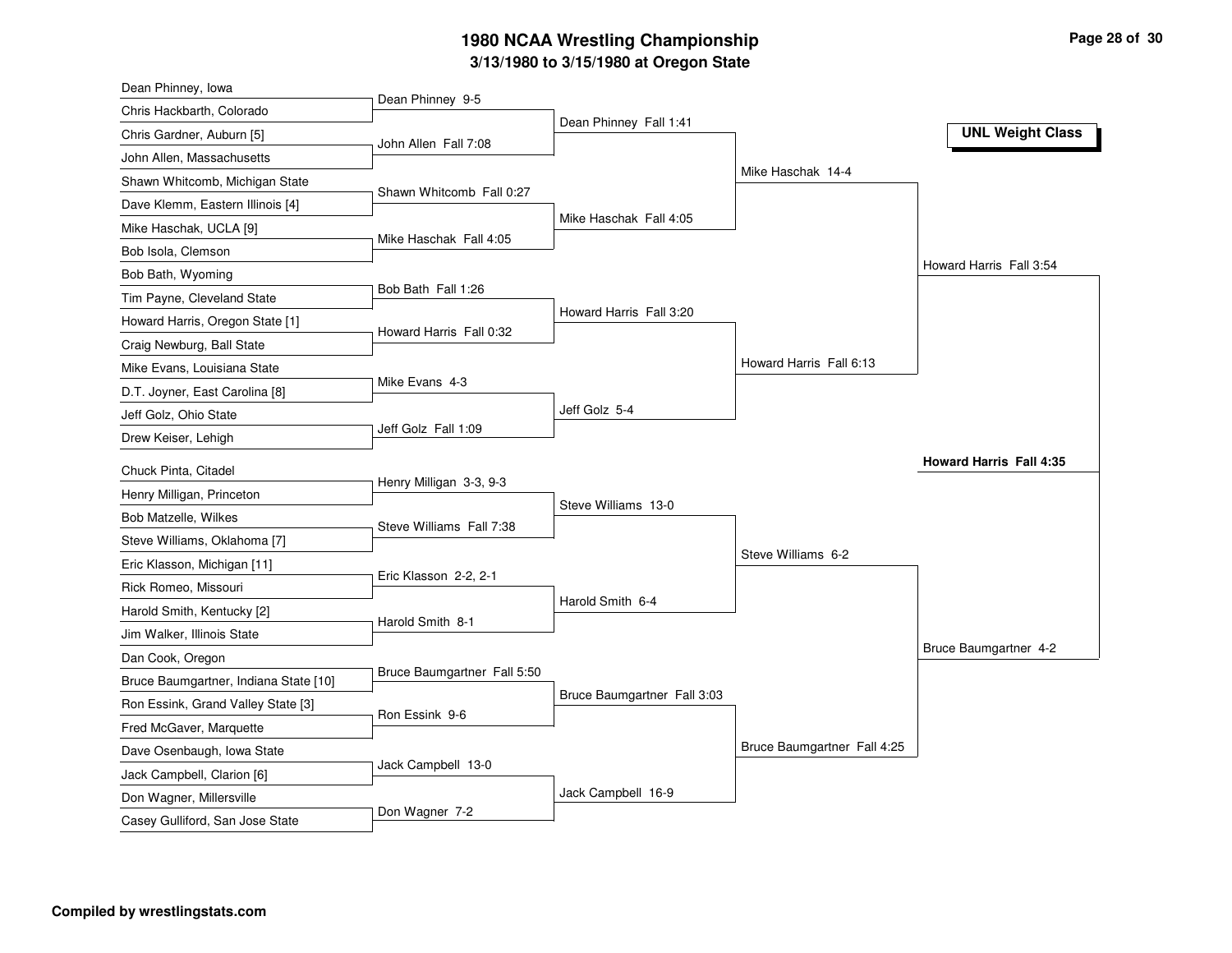# **3/13/1980 to 3/15/1980 at Oregon State 1980 NCAA Wrestling Championship Page <sup>29</sup> of <sup>30</sup>**

| Isola, Clemson             |                    |                |                    |                      |                                                         |
|----------------------------|--------------------|----------------|--------------------|----------------------|---------------------------------------------------------|
|                            |                    |                |                    |                      | <b>UNL Consolation Bracket</b>                          |
|                            | Whitcomb Fall 2:25 |                |                    |                      |                                                         |
| Whitcomb, Michigan State   |                    | Phinney 6-2    |                    |                      |                                                         |
|                            |                    |                |                    |                      |                                                         |
|                            | Phinney, Iowa      |                |                    |                      |                                                         |
|                            |                    |                | Phinney 4-2        |                      |                                                         |
|                            |                    |                |                    |                      | Phinney 5-4                                             |
| Newburg, Ball State        |                    |                |                    |                      |                                                         |
|                            | Newburg Fall 3:46  |                | Williams, Oklahoma |                      |                                                         |
|                            |                    |                |                    |                      |                                                         |
| Bath, Wyoming              |                    | Golz Fall 0:30 |                    |                      |                                                         |
|                            | Golz, Ohio State   |                |                    | <b>Third Place:</b>  | Dean Phinney, Iowa Fall 3:46                            |
|                            |                    |                |                    | <b>Fourth Place:</b> | Mike Haschak, UCLA                                      |
|                            |                    |                |                    | <b>Fifth Place:</b>  | Steve Williams, Oklahoma 3-0                            |
| Matzelle, Wilkes           |                    |                |                    |                      | Sixth Place: Harold Smith, Kentucky                     |
|                            |                    |                |                    |                      | Seventh Place: Ron Essink, Grand Valley State Fall 1:16 |
|                            | Milligan 10-2      |                |                    |                      | Eighth Place: Jeff Golz, Ohio State                     |
| Milligan, Princeton        |                    | Smith 14-4     |                    |                      |                                                         |
|                            |                    |                |                    |                      |                                                         |
|                            | Smith, Kentucky    |                |                    |                      |                                                         |
|                            |                    |                | Smith Fall 4:45    |                      |                                                         |
| Cook, Oregon               |                    |                |                    |                      | Haschak 7-5                                             |
|                            |                    |                | Haschak, UCLA      |                      |                                                         |
|                            | Essink 11-4        |                |                    |                      |                                                         |
| Essink, Grand Valley State |                    | Essink 11-2    |                    |                      |                                                         |
|                            |                    |                |                    |                      |                                                         |
|                            | Campbell, Clarion  |                |                    |                      |                                                         |